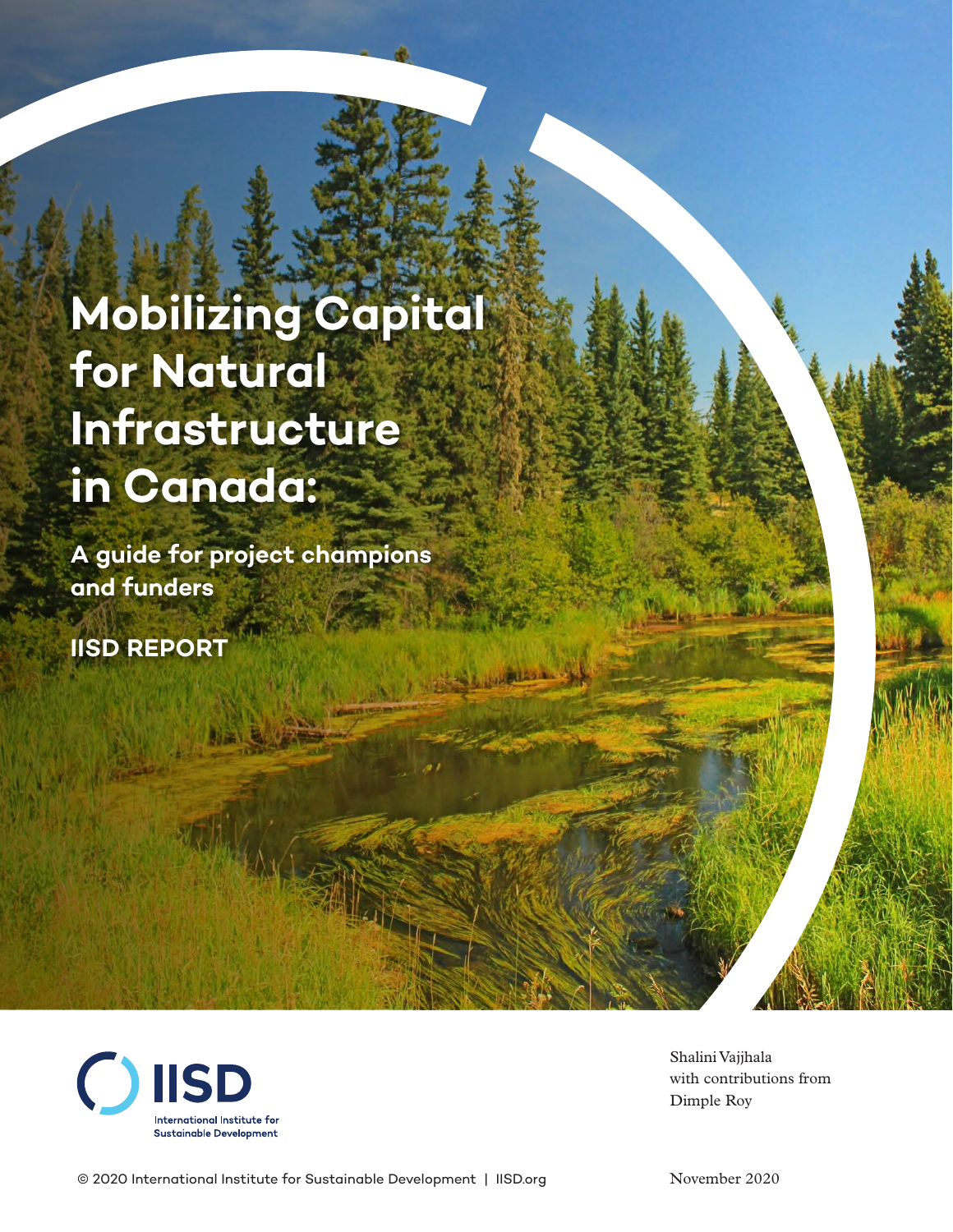© 2020 International Institute for Sustainable Development Published by the International Institute for Sustainable Development

### **International Institute for Sustainable Development**

The International Institute for Sustainable Development (IISD) is an independent think tank championing sustainable solutions to 21st– century problems. Our mission is to promote human development and environmental sustainability. We do this through research, analysis and knowledge products that support sound policymaking. Our big-picture view allows us to address the root causes of some of the greatest challenges facing our planet today: ecological destruction, social exclusion, unfair laws and economic rules, a changing climate. IISD's staff of over 120 people, plus over 50 associates and 100 consultants, come from across the globe and from many disciplines. Our work affects lives in nearly 100 countries. Part scientist, part strategist—IISD delivers the knowledge to act.

IISD is registered as a charitable organization in Canada and has  $501(c)$ (3) status in the United States. IISD receives core operating support from the Province of Manitoba and project funding from numerous governments inside and outside Canada, United Nations agencies, foundations, the private sector, and individuals.

#### **Mobilizing Capital for Natural Infrastructure in Canada: A guide for project champions and funders**

November 2020 Shalini Vajjhala with contributions from Dimple Roy

#### **Head Office**

111 Lombard Avenue, Suite 325 Winnipeg, Manitoba Canada R3B 0T4

**Tel:** +1 (204) 958-7700 **Website:** www.iisd.org **Twitter:** @IISD\_news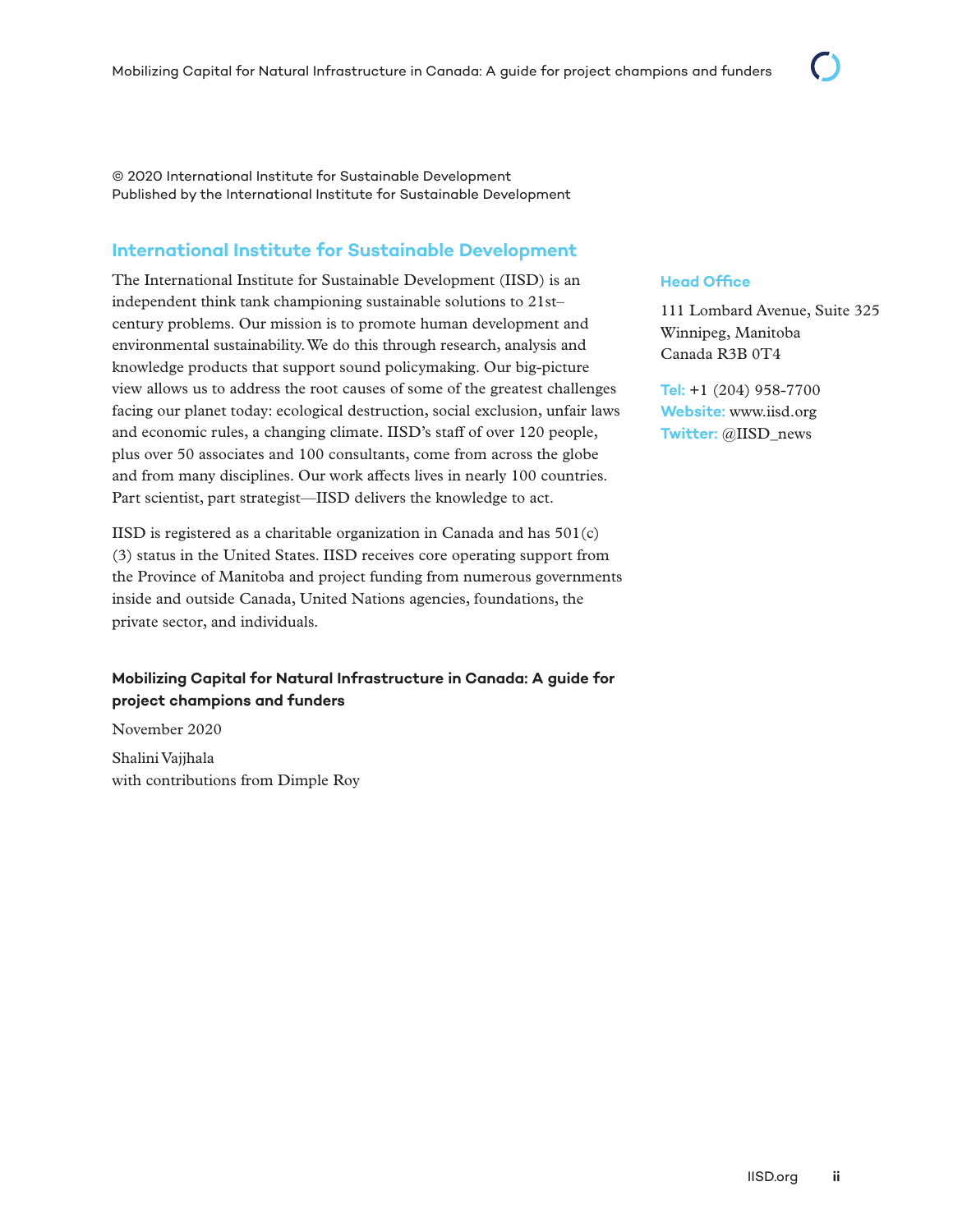## **Executive Summary**

Natural infrastructure systems and actively managed ecosystems—for example, wetlands, salt marshes, floodplains, and forests—can generate significant economic, social, and environmental benefits for surrounding communities and regions. Despite the increasingly compelling evidence in support of nature-based infrastructure projects, large-scale investment is still lagging.

Much of the research on different types of natural infrastructure to date has focused on assessing the broad benefits of potential interventions rather than making a business case for specific projects. This report offers a template for Canadian project champions and funders to bridge the gap between early-stage valuation and feasibility studies and project finance. Rather than starting with general categories of nature-based projects and their overall benefits, this report outlines a path to investment based on identifying specific drivers and project champions for nature-based solutions and then aligning the design of natural infrastructure projects with available financing tools.

### **Why Do We Need a Different Approach to Mobilize Capital for Natural Infrastructure?**

Unlike many other types of infrastructure projects where the primary beneficiary is also the most likely project initiator, natural infrastructure solutions are more likely to emerge from outside experts and researchers who see the opportunity to do something different and better than conventional practice. As a result, mobilizing capital for natural infrastructure projects requires a strong focus on: Who benefits? How much? And what level of effort are they willing to commit up front to lead?

Broad approaches to valuing benefits rarely reveal specific beneficiaries. Similarly, catalogues of available funding resources and financial tools are only useful if there is already a leading beneficiary willing to champion a solution, work through challenges associated with nontraditional projects, and secure early-stage resources for effective design, community engagement, and implementation.

**Generating a preliminary business case or seeking funding to develop one is often a prerequisite to mobilizing a project leader**. This report offers guidance for researchers and project champions on how to lead from the outside and for funders to address key barriers to scaling up essential catalyst and predevelopment support.

### **Guidance for Project Champions**

Early-stage, nature-based project champions should avoid the temptation to focus on funding opportunities. It is easy to think that available funding should, in and of itself, be sufficient motivation to pursue new ideas; however, this is rarely the case. Project developers of both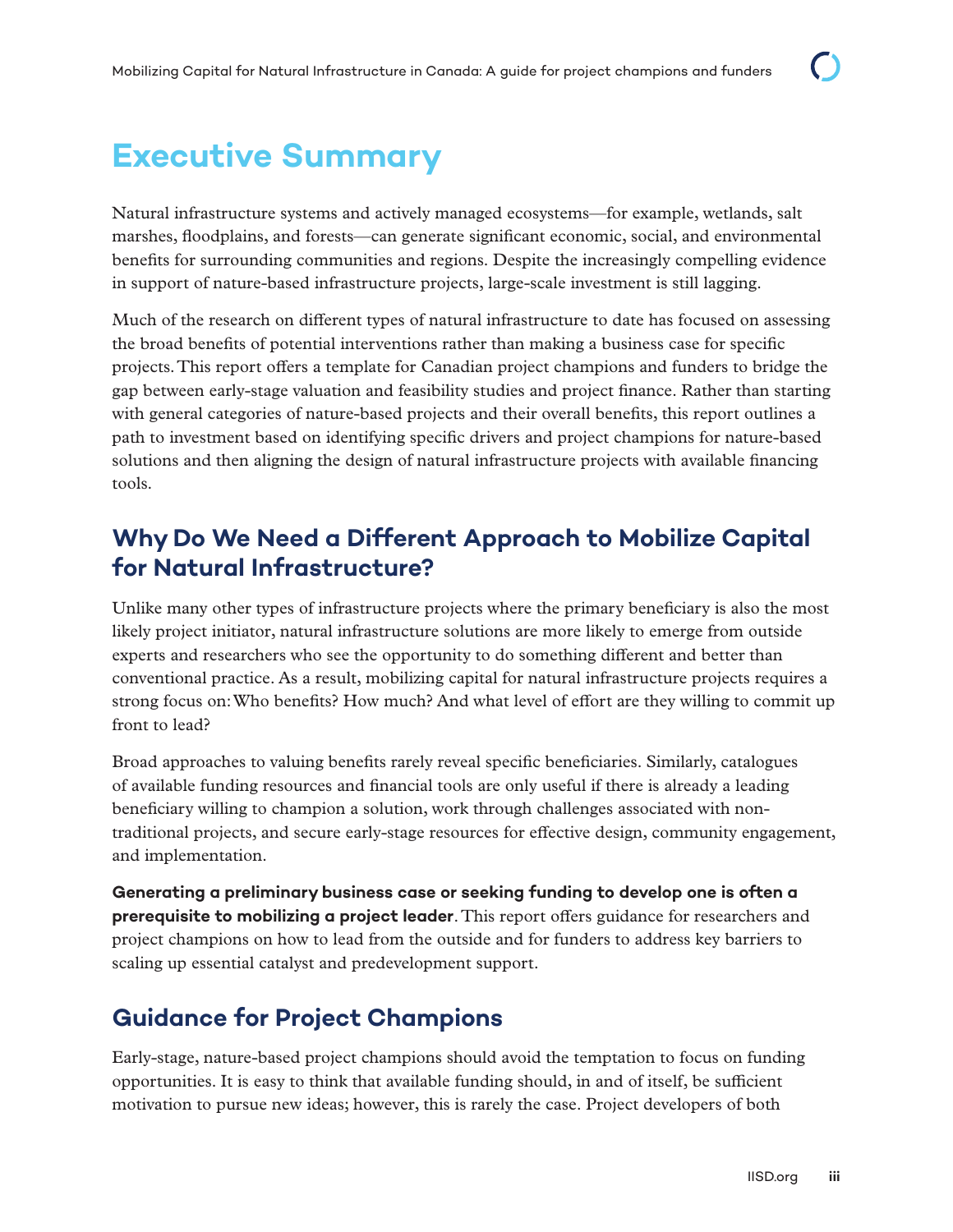conventional and greener infrastructure solutions know that putting together funding and financing applications is often onerous—even for the most straightforward projects and funding types. Natural infrastructure champions are most likely to succeed in developing innovative and pragmatic solutions when they focus on the following five basic steps:

- 1. **Start with a driver**: Identify clear, time-sensitive environmental mandates, resource needs, disaster risks and losses, or policy goals.
- 2. **Identify a lead beneficiary or project implementer**: Focus on quantifiable benefits attached to clear and specific beneficiaries (the fewer, the better).
- 3. **Develop a pitch**: Do the preliminary analysis to motivate further action.
- 4. **Establish a partnership**: Set up collaborative agreements, as needed, to pursue the next stage of planning and project predevelopment support.
- 5. **Secure catalyst/predevelopment funding**: Create a path to implementation.

### **Recommendations for Funders and Green Investors**

Public, private, and philanthropic funders can also play a catalytic role in accelerating the development, implementation, and scale-up of large natural infrastructure. The most important thing to recognize is that simply creating a new fund or source of capital is unlikely to help earlystage champions initiate projects or do essential predevelopment work. Four things funders and investors can do immediately to increase investment in and use of natural infrastructure solutions are:

- Fund targeted research to fill data gaps and develop performance metrics
- Convene and align potential natural infrastructure beneficiaries
- Support efforts to achieve scale
- Provide dedicated predevelopment support

Large-scale natural infrastructure projects are unlikely to emerge on their own. This report is intended to serve as a roadmap for both funders and project champions to collaboratively mobilize capital and forge a path from catalyst and predevelopment funding to project design and the implementation of nature-based solutions.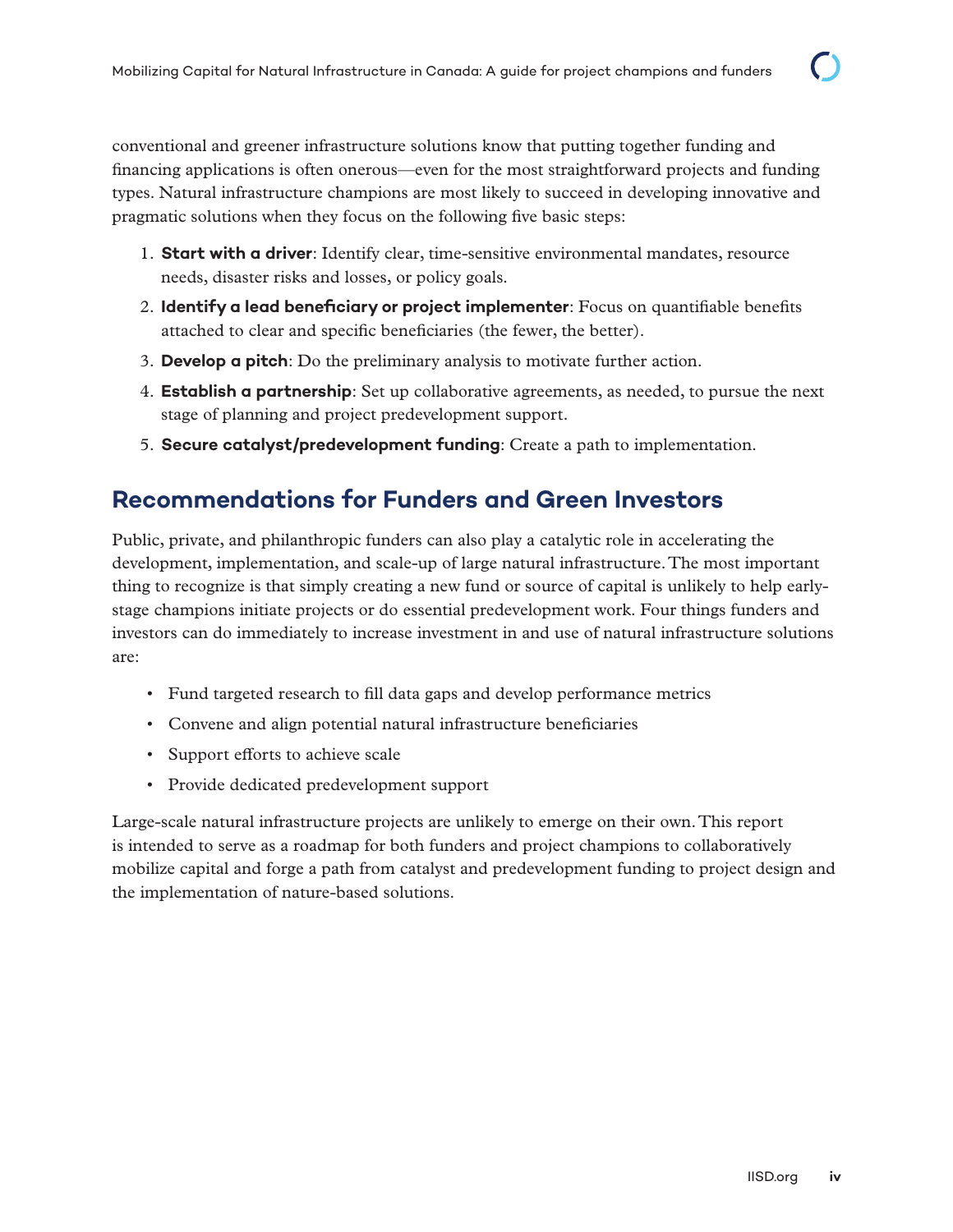## **Table of Contents**

| 1.2 Why Do We Need a Business Case for Investing in Natural Infrastructure?2 |  |
|------------------------------------------------------------------------------|--|
|                                                                              |  |
|                                                                              |  |
|                                                                              |  |
|                                                                              |  |
|                                                                              |  |
|                                                                              |  |
|                                                                              |  |
|                                                                              |  |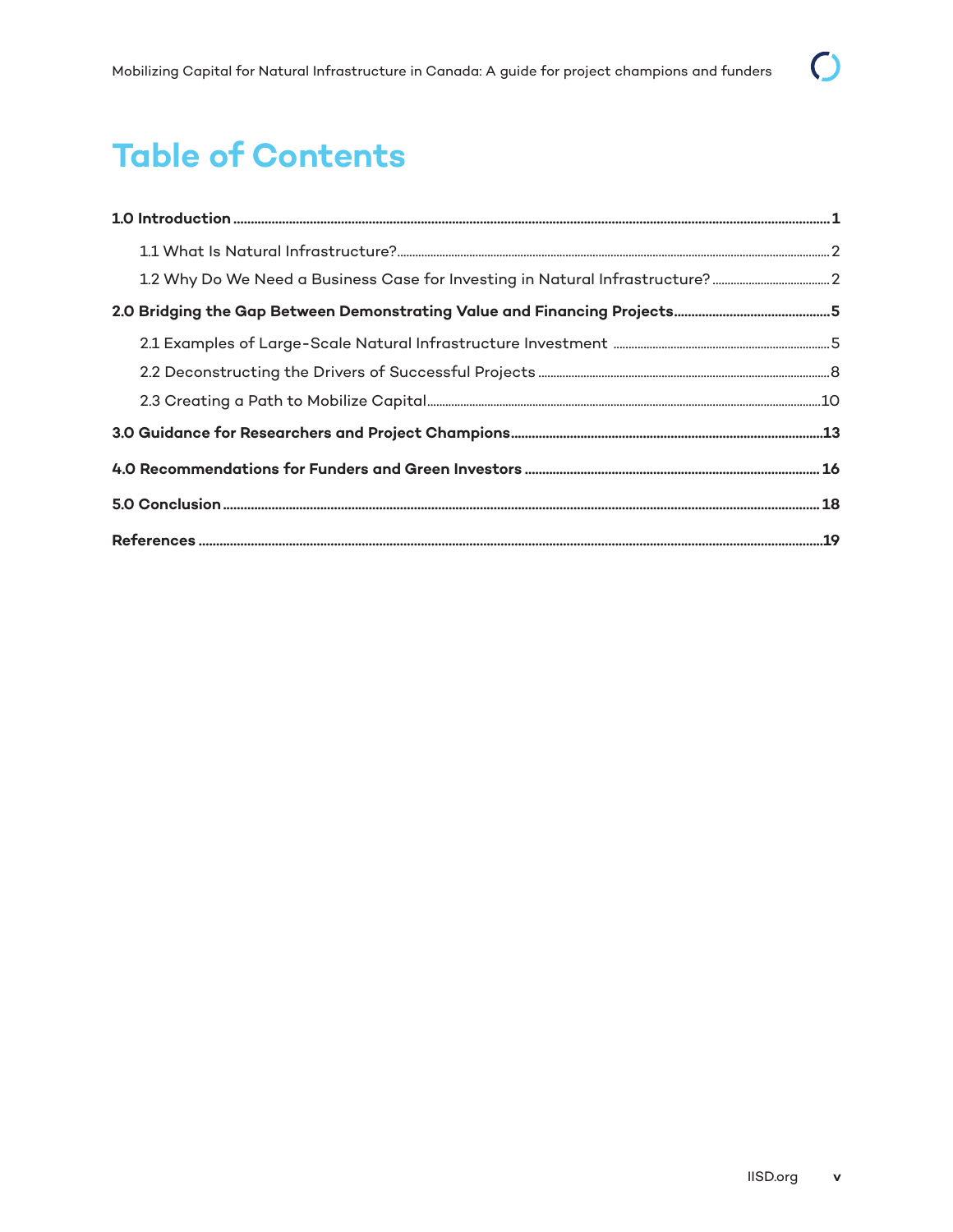## <span id="page-5-0"></span>**1.0 Introduction**

Natural infrastructure systems and actively managed ecosystems can generate significant economic, social, and environmental benefits for surrounding communities and regions. However, mobilizing up-front resources to design effective nature-based interventions and securing project capital to construct and maintain these systems over decades are often major barriers to implementation.

Over the last several years, there has been tremendous progress in characterizing the value of nature-based solutions relative to traditional infrastructure projects. Many studies show that natural infrastructure systems, such as constructed wetlands and living shorelines, can achieve similar or better performance outcomes as comparable "grey," "hard," or traditionally engineered infrastructure projects (International Institute for Sustainable Development [IISD], 2020; TD Economics & Nature Conservancy of Canada, 2017). In addition, these projects can generate significant co-benefits, such as water quality, habitat, and biodiversity improvements (U.S. Federal Emergency Management Agency, 2020). Despite the increasingly compelling evidence in support of such projects, large-scale investment in natural infrastructure is still lagging.

Infrastructure Canada has established major funding programs for both green infrastructure (starting in 2016)<sup>1</sup> and disaster mitigation and adaptation (starting in 2018)<sup>2</sup> to respond to climate change, protect communities from increasingly frequent and severe natural hazards, and support the transition to a clean growth economy. However, these funds are targeted at urban water and wastewater systems and large-scale infrastructure projects with an emphasis on strengthening existing municipal infrastructure or supporting projects at a scale of CAD 20 million and above, respectively.

Although natural infrastructure projects could help meet the priorities of both funding programs, natural solutions are generally at a disadvantage because landscape-level interventions often extend beyond municipal areas, and they require more significant up-front planning and coordination funding among multiple stakeholders to reach the minimum funding thresholds for large-scale projects. Even early-stage planning and project design funds are often tilted toward municipal projects. For example, the Federation of Canadian Municipalities offers funding for a wide range of sustainability and environmental planning and project implementation activities, but grants and loans are exclusively for municipalities and their partners.3

These barriers to entry for natural infrastructure solutions are compounded by a lack of data, research, and performance metrics. Much of the research on different types of natural infrastructure to date has focused on assessing the broad benefits of potential natural

<sup>&</sup>lt;sup>1</sup> For a program description, see: <https://www.infrastructure.gc.ca/plan/gi-iv-eng.html>

<sup>2</sup> For a program description, see:<https://www.infrastructure.gc.ca/dmaf-faac/index-eng.html>

<sup>&</sup>lt;sup>3</sup> For more information on funding opportunities, see: [https://fcm.ca/en/funding?f%5B0%5D=filter\\_by\\_](https://fcm.ca/en/funding?f%5B0%5D=filter_by_topicf%3ASustainability) [topicf%3ASustainability](https://fcm.ca/en/funding?f%5B0%5D=filter_by_topicf%3ASustainability)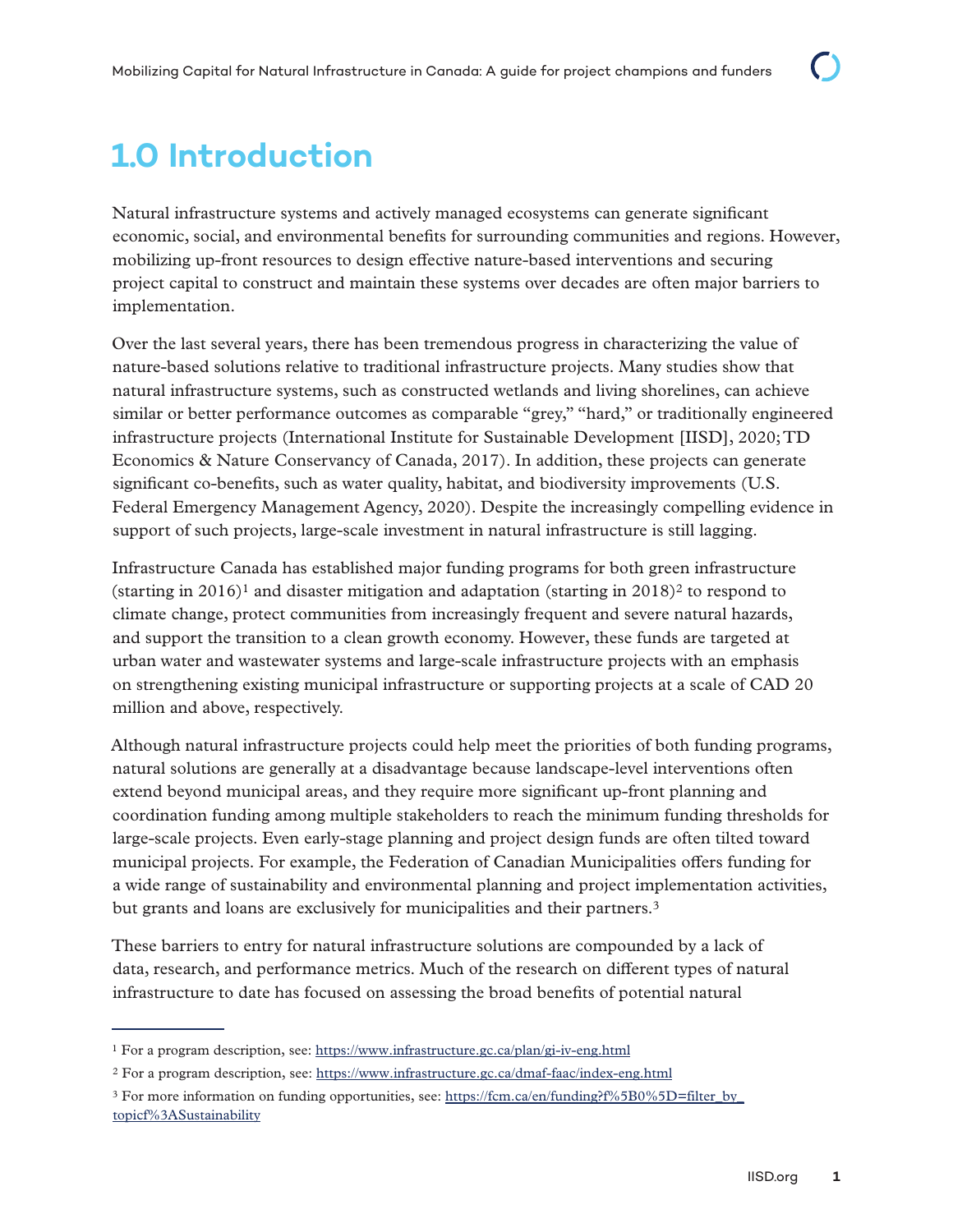<span id="page-6-0"></span>infrastructure interventions rather than making the business case for specific projects. This report offers a template for bridging the gap between natural infrastructure valuation research and project finance by outlining an approach for identifying *capturable* value with a focus on inland freshwater ecosystems in Canada.

### **1.1 What Is Natural Infrastructure?**

Natural infrastructure systems are actively managed ecosystems that provide essential services that can substitute for those provided by comparable engineered infrastructure systems. These systems differ from just "plain old nature" in that they are specifically designed and optimized to generate greater benefits than they would otherwise if left unmanaged (Roy, 2018).

Examples include wetlands, salt marshes, floodplains, and forests. These types of systems typically differ from urban green infrastructure—for example, green roofs or bioswales that are integrated into the built environment—in both scale (larger or covering wider areas) and location (more remote from the beneficiaries they serve).

### **1.2 Why Do We Need a Business Case for Investing in Natural Infrastructure?**

Some natural infrastructure solutions have demonstrably lower capital and/or operating and maintenance costs than engineered or constructed grey infrastructure systems, but others remain stuck behind a lack of comparable performance data. Even when the cost effectiveness of a natural infrastructure project is firmly established, mobilizing funding for projects still remains challenging for five key reasons:

1. **Infrastructure, in general, is chronically underfunded**: A primary and understated barrier to financing and implementing natural infrastructure solutions is that many of the legacy grey systems that these solutions could replace are also difficult to fund and finance in an era of scarce and dwindling public infrastructure investment. In many parts of the world, studies have highlighted the issue of chronic underinvestment in major infrastructure systems, from water and wastewater systems to energy, transportation, and coastal protection assets (Woetzel et al., 2016). The result is that the aging grey systems that could benefit most from replacement with green and natural solutions are themselves difficult to maintain and upgrade.

For example, comparing the cost of an existing asset, like a reservoir, with an alternative green or natural solution, such as a system of wetlands or detention ponds, misses how the original system was funded or financed. If building or replacing that reservoir today would also pose a financial challenge, then comparing a nature-based solution to an existing project that would also be "unfundable" in current political and budgetary circumstances does not offer a sound basis for investment in either type of project.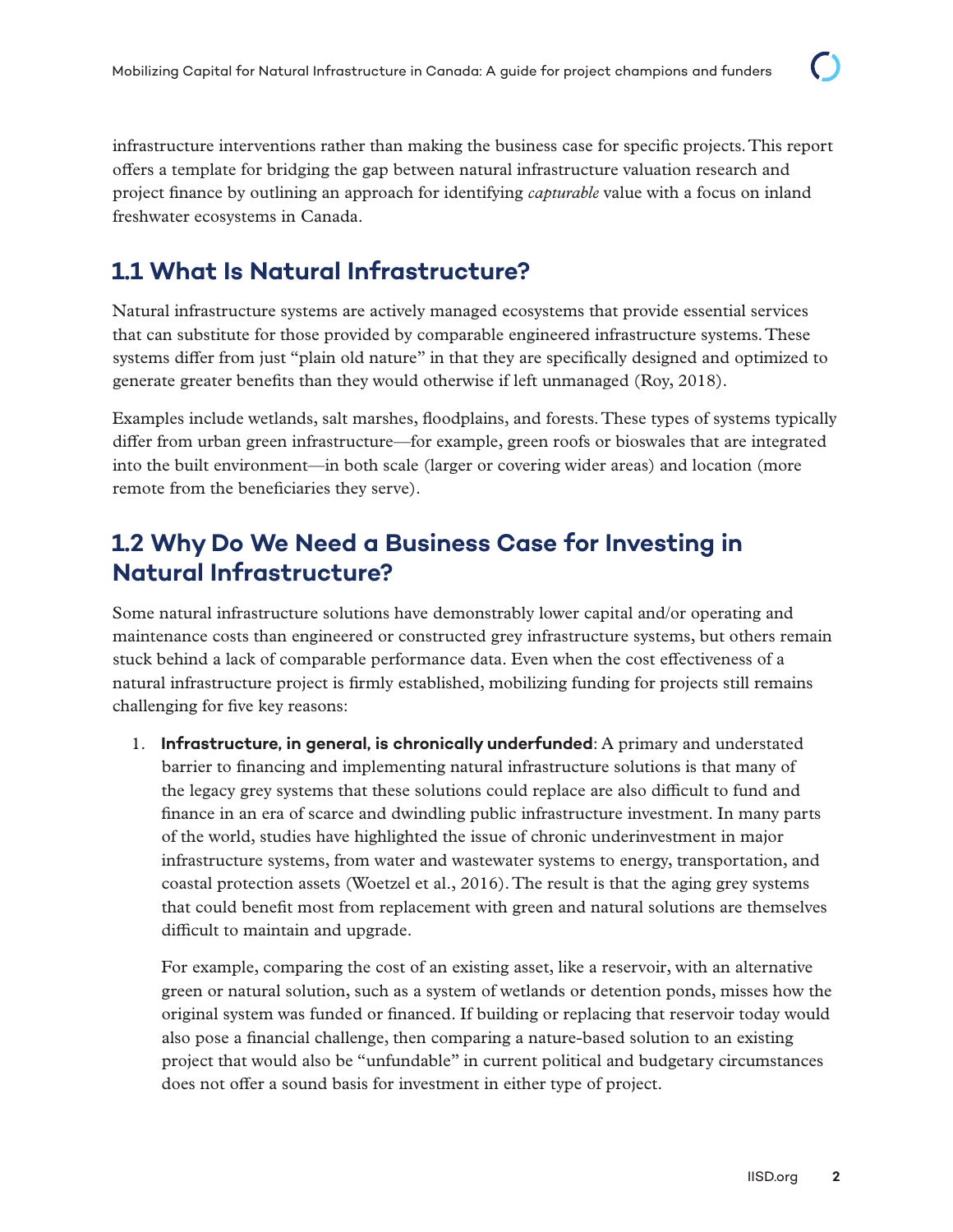2. **Ecosystem services are not reflected in infrastructure budgets**: Most ecosystem services and benefits are not part of current public or private sector capital planning and budgeting processes. In other words, current beneficiaries of ecosystem services, such as upstream clean water resources, rarely pay for the services or benefits they receive, even when critical functions, like urban drinking water systems, depend upon them. Unless an essential ecosystem service is somehow threatened or disrupted, investing in natural infrastructure systems is often a problem of needing to find entirely new or additional resources outside of existing budgets and capital plans for critical assets and services that are taken for granted.

#### 3. **Performance measures and standards are missing for natural infrastructure**:

There are still significant gaps in knowledge and a lack of familiarity with natural infrastructure options to complement or replace conventional projects, such as concrete pipes and water treatment plants. Although data about the benefits of different types of natural infrastructure systems are improving, there remains significant uncertainty about the long-term performance of different types of interventions under different conditions among project designers, planners, engineers, and developers.

Even when feasibility studies show that natural infrastructure solutions can outperform traditional options, legal and regulatory uncertainties can make these solutions more complicated to defend and finance. As a result, the leading experts on these types of projects often come from non-government or research institutions outside of the public agencies, utilities, or companies that have the incentives and authority to implement specific projects.

4. **Success is often something that doesn't happen**: Political support for major infrastructure investments is often focused on shiny new projects and ribbon-cutting opportunities, not preventive measures or long-term operations and maintenance cost savings. This is one reason why many cities and utilities find it easier to find funds for new projects rather than address significant "deferred maintenance" project backlogs to maintain a state of good repair.

These challenges are even greater for natural infrastructure projects, where success is often something that doesn't happen at all—the flood that wasn't. Some of the highestvalue investments might be conserving or preserving an existing ecosystem versus building something new. The larger the project, the more likely its economic, environmental, and social benefits are spread out over long time horizons that span decades (or longer) and are misaligned with creating short-term, visible political or investment success stories.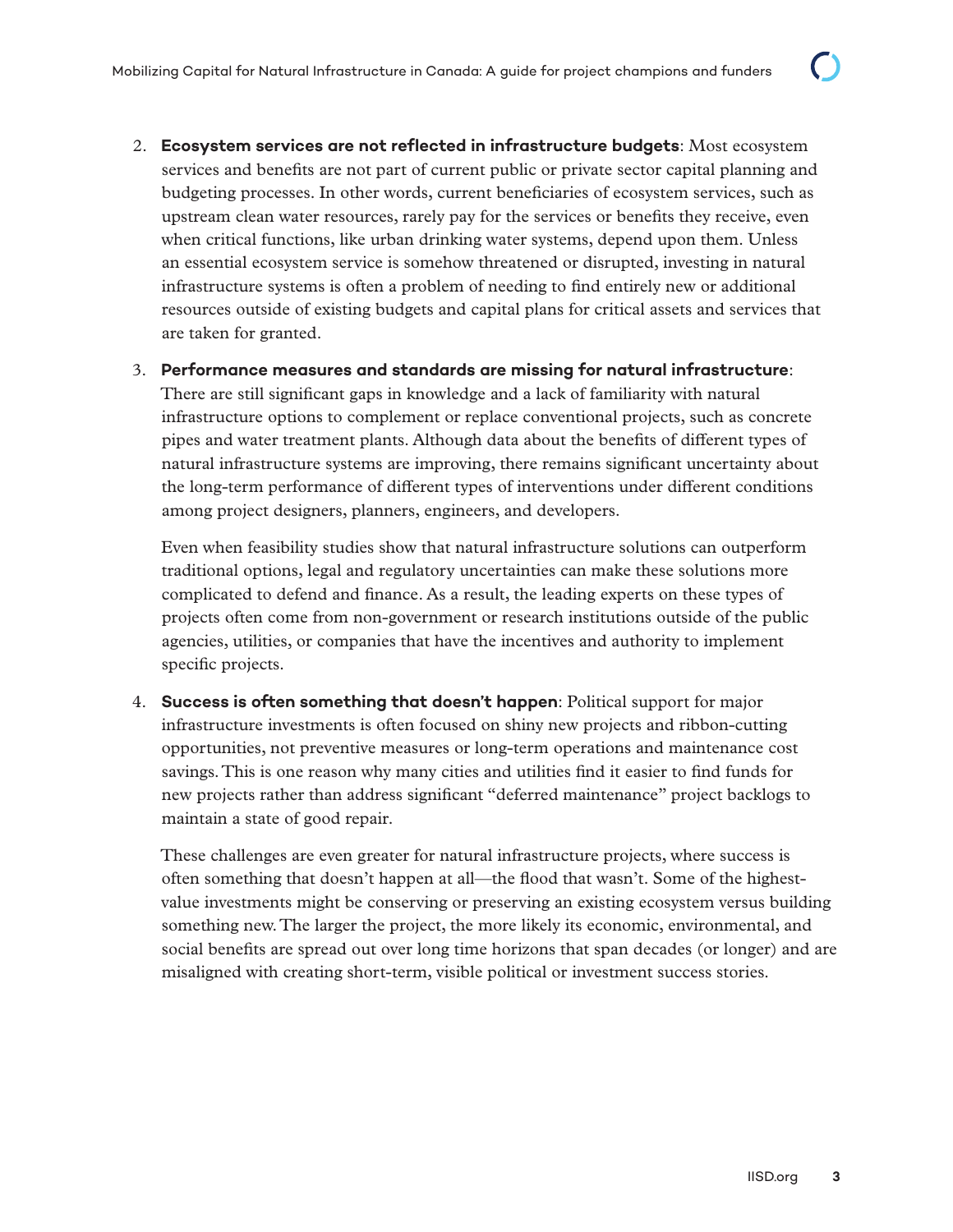5. **Focusing on co-benefits can detract from making a clear business case**: A final challenge is that nature-based solutions generate multiple benefits. The fact that this is a challenge at all can be counterintuitive since it is also one of the main reasons natural infrastructure can be so valuable. The problem lies in parsing diffuse benefits across sectors and aligning beneficiaries who may all receive different value from the same system. Being able to disaggregate the primary benefits of any given natural infrastructure project from more diffuse co-benefits is essential for identifying and engaging leading beneficiaries who are most likely to champion and invest in a project.

It is important to emphasize that this framing runs opposite to many studies that seek to demonstrate the full value of natural infrastructure relative to grey systems. Effective project finance instead requires a clear delineation of which benefits are worth monetizing and can pay back or justify a project investment and which co-benefits are positive spillover effects that are not worth the effort to aggregate and capture. Separating the two takes up-front time and resources that can make early project design and predevelopment phases more costly than narrower, single-function solutions.

These barriers are not insurmountable, but mobilizing capital for investing in specific natural infrastructure solutions requires clearly addressing each issue head on. This report offers an approach to doing just that. Rather than starting with general categories of nature-based projects and their broad benefits, the following sections outline a path to investment based on identifying specific drivers and project champions for nature-based solutions and then aligning the design of natural infrastructure projects with their top priorities for investment and available financing tools.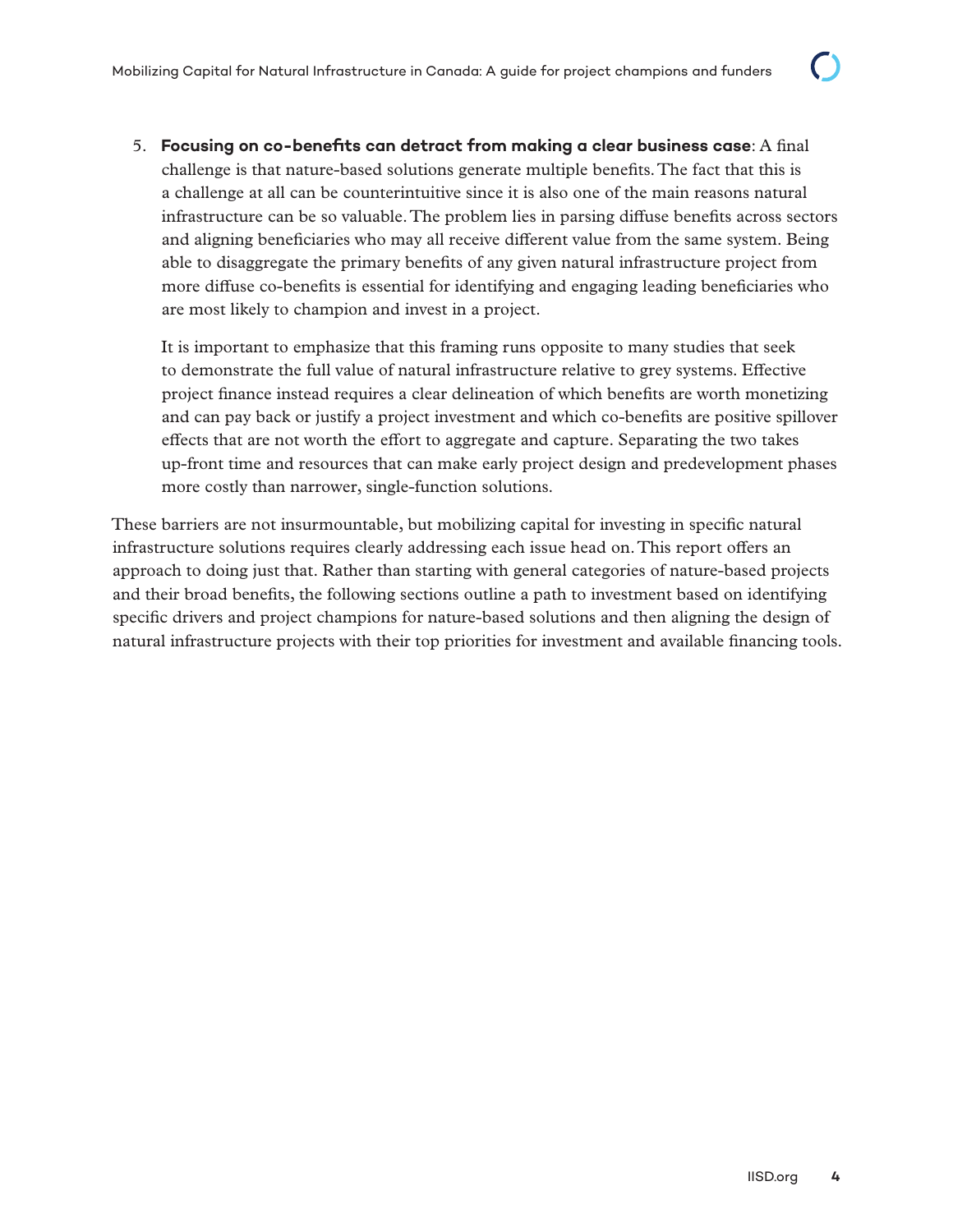## <span id="page-9-0"></span>**2.0 Bridging the Gap Between Demonstrating Value and Financing Projects**

Most studies on the business case for natural infrastructure fall into two main categories. The first focuses on characterizing and monetizing the overall value created by ecosystems and naturebased interventions relative to existing systems. These types of studies are important for raising awareness of the value of natural infrastructure in general, and there are excellent examples of robust valuation methods and applications in Canada already. For example, the June 2019 IISD report titled *An Application of the Sustainable Asset Valuation (SAVi) Methodology to Pelly's Lake and Stephenfield Reservoir, Manitoba, Canada: Assessing the Value of Nature-Based Infrastructure* (Bassi et al., 2019) makes a strong case for where natural solutions can be more cost-effective and offer higher performance benefits than comparable grey systems. The second category typically focuses on financing tools for green and natural infrastructure (Colgan et al., 2017). These resource guides generally start with the money and identify sources of funds for promoting natural infrastructure investment (U.S. Federal Emergency Management Agency, 2020).

The missing link between these two approaches is that neither one specifically addresses who has the incentive to act, why, and at what threshold. In other words, both of these types of studies miss three key points for mobilizing capital for specific projects: (1) who benefits? (2) how much? and (3) what are they willing to pay?

Broad approaches to valuing the benefits of natural infrastructure rarely disaggregate results by specific beneficiaries, and financial tools are a means to an end—they are only useful if there is already a strong project beneficiary willing to champion a particular solution; work through the challenges of pursuing a non-traditional project; and secure the early-stage resources required for effective design, community engagement, and implementation.

### **2.1 Examples of Large-Scale Natural Infrastructure Investment**

Table 1 offers a new framework and the missing middle ground. The leftmost column highlights four main drivers that have shaped large-scale natural infrastructure projects around the world to date: environmental mandates, natural resource needs, near-term financial losses and/or risks, and longer-term risk management or policy goals. The second column identifies the primary beneficiary of the project. The remaining columns highlight the primary objectives for pursuing a project and the type and scale of investment. Drawing out these different elements offers some insights into what made these examples successful and how to mobilize capital for future natural infrastructure projects.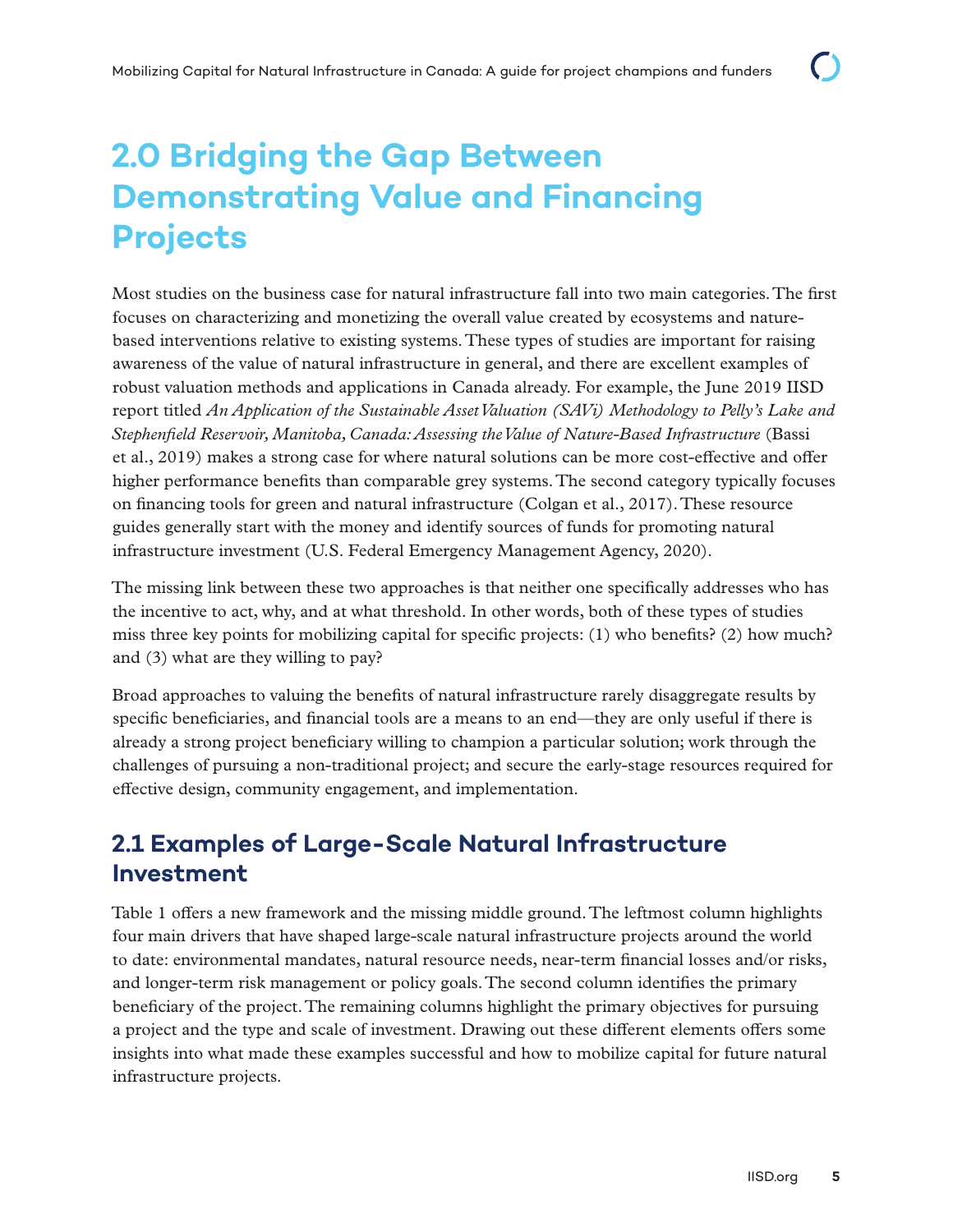It is important to note that the primary beneficiaries in the table below are the types of public and private authorities that are typically the lead decision-makers for infrastructure project finance and implementation. However, these actors are not always the earliest champions of nature-based solutions. In many cases, non-governmental organizations and research partners are critical early-stage project initiators, and private sector partners play leading financial structuring and implementation roles. These relationships are discussed further in the next section.

| <b>Driver</b><br>(Why/Why now)  | Primary<br><b>Beneficiary</b><br>(Who)                                                          | Objective<br>(What/Where)                                                 | Ecosystem<br><b>Intervention</b><br>(How)                          | <b>Financing</b><br><b>Mechanism</b><br>(How)                                                                             | <b>Project Size/Cost</b><br>(How much)                                                                          |
|---------------------------------|-------------------------------------------------------------------------------------------------|---------------------------------------------------------------------------|--------------------------------------------------------------------|---------------------------------------------------------------------------------------------------------------------------|-----------------------------------------------------------------------------------------------------------------|
| Environmental<br><b>Mandate</b> | County - Prince<br>George's County,<br>MD, USA                                                  | Manage upstream<br>non-point<br>source runoff to<br>Chesapeake Bay        | Green<br>infrastructure<br>and enhanced<br>watershed<br>management | Public-private<br>partnership (PPP)<br>and performance<br>contract                                                        | USD 165 million<br>expended to date<br>(of USD 210 million<br>budget)                                           |
|                                 | Public utility - DC<br>Water, Washington,<br>DC, USA                                            | Pollution<br>(combined sewer<br>overflow) reduction                       | Urban green<br>infrastructure                                      | Public revenue<br>bonds and private<br>finance via<br>environmental<br>impact bond (EIB)                                  | USD 25 million EIB<br>in overall USD 2.6<br>billion compliance<br>program                                       |
|                                 | Municipal<br>government - City<br>of Philadelphia<br>Green City, Clean<br><b>Waters Program</b> | Pollution reduction,<br>reduced flood risk,<br>and heat island<br>effects | Urban green<br>infrastructure                                      | Local and federal<br>funds (U.S.<br>Environmental<br><b>Protection Agency</b><br>revolving loan<br>funds/public<br>bonds) | USD 125 million for<br>stream restoration<br>and wetlands<br>creation out of<br>a total USD 2.4<br>billion plan |

#### **Table 1. Examples of large-scale natural infrastructure projects**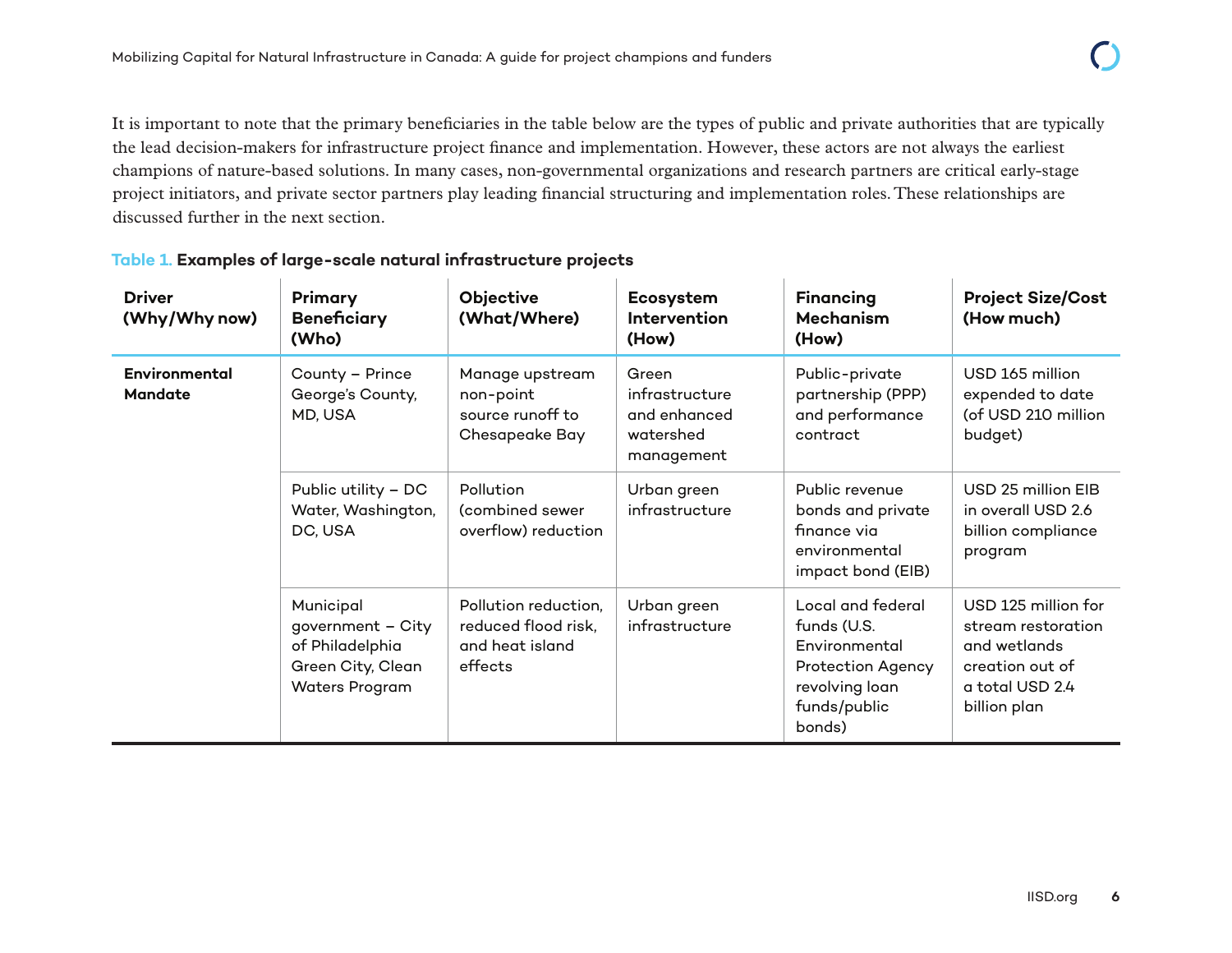| <b>Driver</b><br>(Why/Why now)                                 | Primary<br><b>Beneficiary</b><br>(Who)                                                            | Objective<br>(What/Where)                                                       | Ecosystem<br>Intervention<br>(How)                                                                    | <b>Financing</b><br><b>Mechanism</b><br>(How)                         | <b>Project Size/Cost</b><br>(How much)                                   |
|----------------------------------------------------------------|---------------------------------------------------------------------------------------------------|---------------------------------------------------------------------------------|-------------------------------------------------------------------------------------------------------|-----------------------------------------------------------------------|--------------------------------------------------------------------------|
| <b>Resource Need</b><br>(Short- to Mid-<br><b>Term Demand)</b> | Municipal<br>government -<br>New York City<br>Department of<br>Environmental<br>Protection        | Maintain existing<br>(paid) services and<br>avoid higher-cost<br>grey solutions | Sourcewater<br>protection via<br>land conservation<br>and agriculture<br>best management<br>practices | Public funds (water<br>rates, tax dollars)                            | USD 1.5 billion<br>for watershed<br>protection from<br>1993 to 2013      |
|                                                                | County - Pike<br>River Restoration,<br>Wisconsin                                                  | Flood protection<br>and recreational<br>space                                   | River restoration<br>and wetland<br>creation                                                          | Public funds<br>(federal, state and<br>local grants)                  | USD 11 million<br>from 1986 to 2001                                      |
| <b>Financial Loss or</b><br><b>Near-Term Risk</b>              | Local government<br>- City of Toronto<br>Lower Don River<br><b>West Remedial</b><br>Flood Project | Sedimentation and<br>flood risk reduction                                       | Floodplain<br>naturalization                                                                          | Public funding<br>(federal, provincial,<br>local)                     | CAD 1.25 billion<br>in tri-government<br>funds                           |
|                                                                | State government<br>- State of Iowa,<br>Conservation<br>Reserve<br>Enhancement<br>Program         | Nitrate<br>management                                                           | Land set-asides<br>for wetland<br>restoration and<br>prairie buffers                                  | 15-year land<br>rental/easement<br>payments                           | USD 38 million<br>over 15 years (80%<br>federal, 20% state<br>funding)   |
| Long-Term Risk or<br><b>Policy Goal</b>                        | Public utility<br>- Yuba Water<br>Agency, California                                              | Wildfire risk<br>reduction and<br>watershed<br>protection                       | Forestry best<br>management<br>practices                                                              | Public funds and<br>forest resilience<br>bond (social<br>impact bond) | USD 4.1 million<br>state and local<br>funds and USD<br>500,000 in grants |

Sources: American Society of Landscape Architects, n.d.; Betts, 2017; City Parks Alliance, n.d.; Shenker, 2017; The Nature Conservancy, n.d.; U.S. Department of Agriculture, 2011.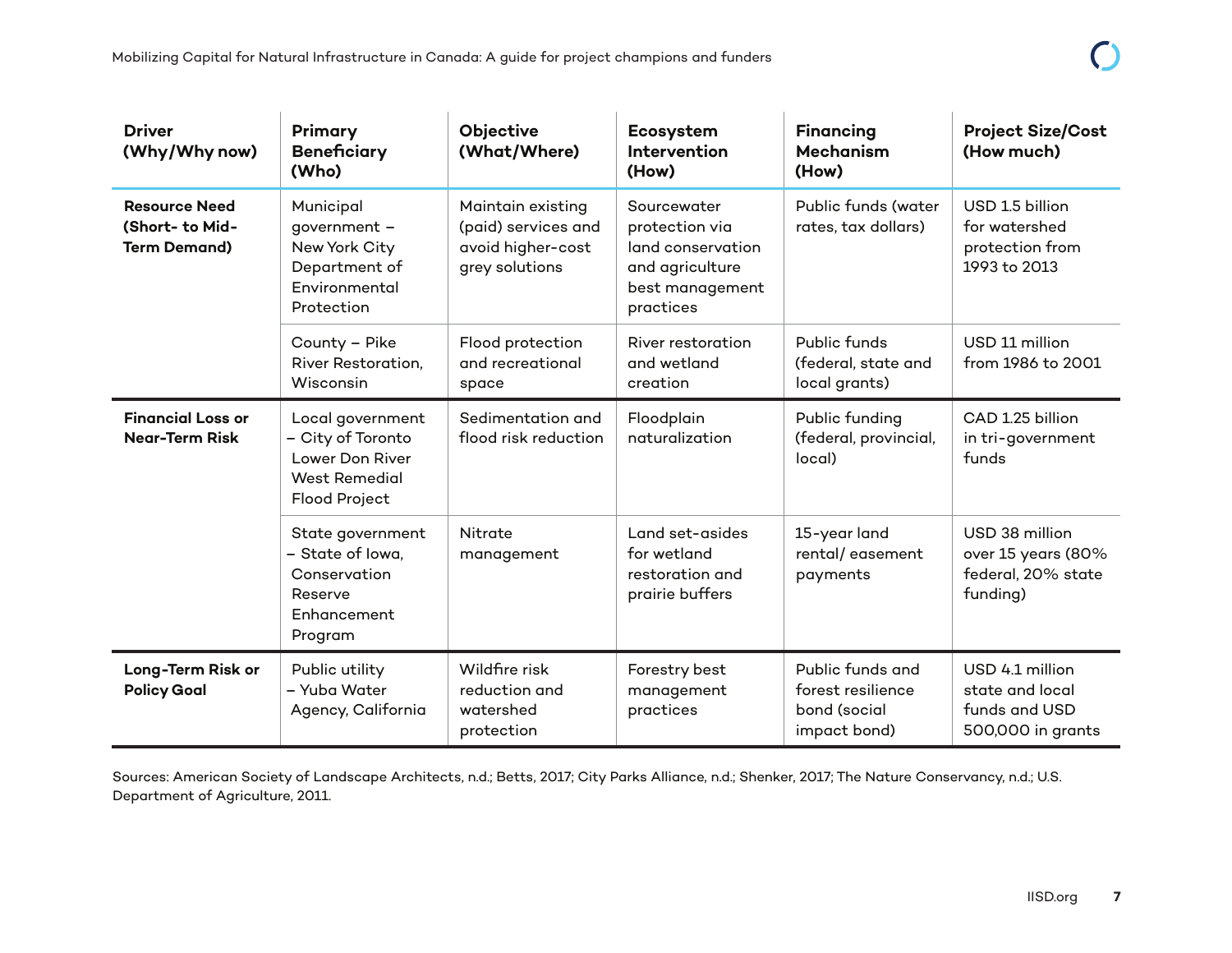### <span id="page-12-0"></span>**2.2 Deconstructing the Drivers of Successful Projects**

One of the most important take-away messages from Table 1 is that nothing in the objectives or financing columns substitutes for a clear driver. All of the largest and most successful natural infrastructure projects around the world to date have been in reaction to a time-sensitive forcing event. What varies is the urgency and scale of the incentive to act. Simply demonstrating that a project has merit through a valuation study is unlikely to replace a financial motivation in the form of a heavy compliance cost or financial loss. Being forced to allocate scarce resources to solve a problem creates an inherent motivation to get the highest value for that expenditure.

In other words, it is much easier to persuade a primary beneficiary to pursue a natural infrastructure alternative if they are already considering how to take action by, for example, trying to finance a new water treatment plant, rather than trying to convince them to act at all. This speaks directly to the first barrier to both green and grey infrastructure highlighted in the introduction. It also reinforces the point that valuation studies or even the creation of new funds are unlikely to intrinsically motivate natural infrastructure investment, but they can have the catalyst effect of shifting a grey project to a greener, more natural option if it offers higher value.

Taking advantage of this insight requires understanding who is going to be required to spend scarce resources anyway, to what extent their motivations are reactive or proactive, and how natural infrastructure can become a part of the solution where it is not currently being considered. For champions or proponents of natural infrastructure in general, this means taking a new approach to project predevelopment. Unlike many other types of infrastructure projects, where the primary beneficiary is also the most likely project initiator, natural infrastructure solutions are more likely to emerge from outside experts and researchers who see the opportunity to do something different and better than conventional practice.

The successful projects highlighted in Table 1 reflect this dynamic. For example, DC Water's EIB was initiated by the social impact firm Quantified Ventures with early-stage funding from The Rockefeller Foundation. Private investment from Calvert Impact Capital and Goldman Sachs followed (Goldman Sachs, 2016). Similar relationships exist between the engineering firm Corvias and Prince George's County for the Clean Water Partnership and Blue Forest Conservation, the World Resources Institute, and the Yuba Water Agency in California for the Forest Resilience Bond (The Clean Water Partnership, n.d.; World Resources Institute, 2018). Where innovative finance or performance-based implementation tools are blended with traditional sources of capital, these early-stage collaborative design processes and partnerships are especially important.

**As a result, generating an initial business case (or seeking funding to develop a preliminary business case) is often a prerequisite for reaching out to and mobilizing a project leader. Below are three steps to help champions or proponents of natural infrastructure start the process.**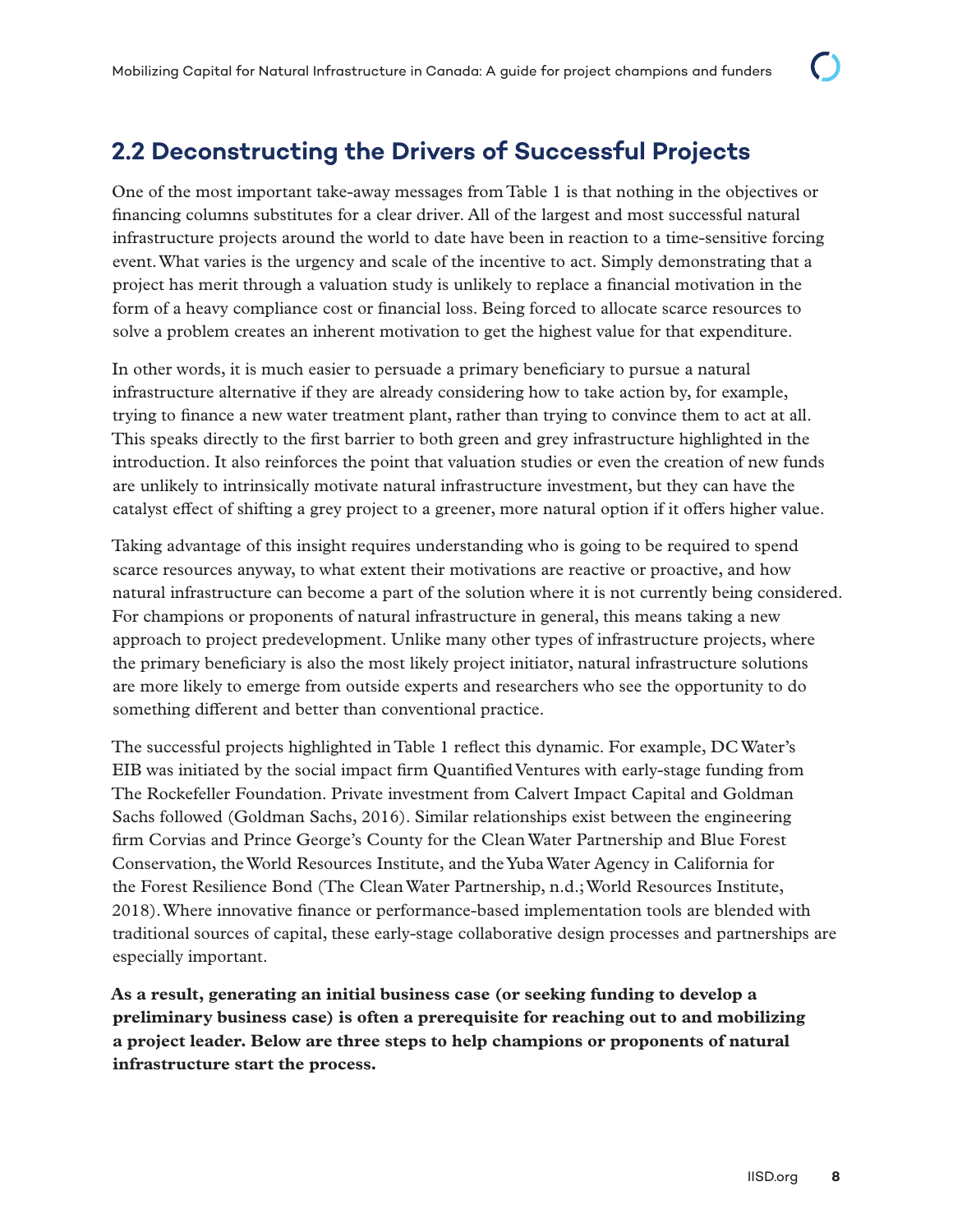**Step 1: Identify a driver for action**. Champions must identify strong drivers for action—for example, federal or provincial compliance mandates, natural disasters, or catastrophic losses (including mitigating the risks associated with future disasters)—and determine which major actors and asset holders are most significantly impacted. Examples include water quality regulations aimed at public utilities, resource constraints affecting specific industries or business supply chains, or rising costs, such as flood damages or insurance coverage costs. Another way to think about creating a starting line for action is to ask, *who loses money if this driver takes effect or if the status quo deteriorates?* It is important to remember that new project funding sources are not in and of themselves drivers for initiating action but rather incentives for more timely implementation.

**Step 2: Identify a strong primary beneficiary**. Instead of trying to find and aggregate all the possible diffuse benefits and co-benefits of a natural infrastructure solution, champions should identify the biggest winners (or losers) with the greatest financial motivation to act and bring other stakeholders along. Unlike most natural infrastructure valuation and finance reports, this approach argues against over-emphasizing the co-benefits of natural infrastructure. Many studies make the case that the wide and diverse benefits of nature-based solutions can build greater public support for project implementation. This is often true. That said, it is important not to confuse community support for capturable value. Doing so can muddle the business case for any given project.

Projects have a far greater likelihood of success when there is one clear and specific beneficiary or a consolidated group of beneficiaries (like an industry cluster) who have both the incentive and the authority to act. Table 1 offers several examples of different scales and types of these kinds of primary beneficiaries from the public sector. It can be tempting to assume that having more direct beneficiaries is better, but what often follows is that no single beneficiary has the incentive to lead or absorb the early-stage convening, coalition-building, and project development costs on behalf of all other beneficiaries (who then benefit as free riders). If everyone can reasonably expect someone else to be equally motivated to act, then it becomes less compelling to take direct individual action. This is not to say that projects with many diffuse beneficiaries are not worth pursuing, only that they are significantly more complex to initiate and more costly to coordinate over time.

In short, the predevelopment process for natural infrastructure should focus on the largest-scale and highest-quality benefits that are reasonably quantifiable (sufficient data, limited uncertainty, and high investor confidence), attached to clear and specific beneficiaries (the fewer, the better), and large enough to motivate action. Other positive externalities or public goods should be an important part of stakeholder engagement processes but not necessarily part of developing an investment thesis.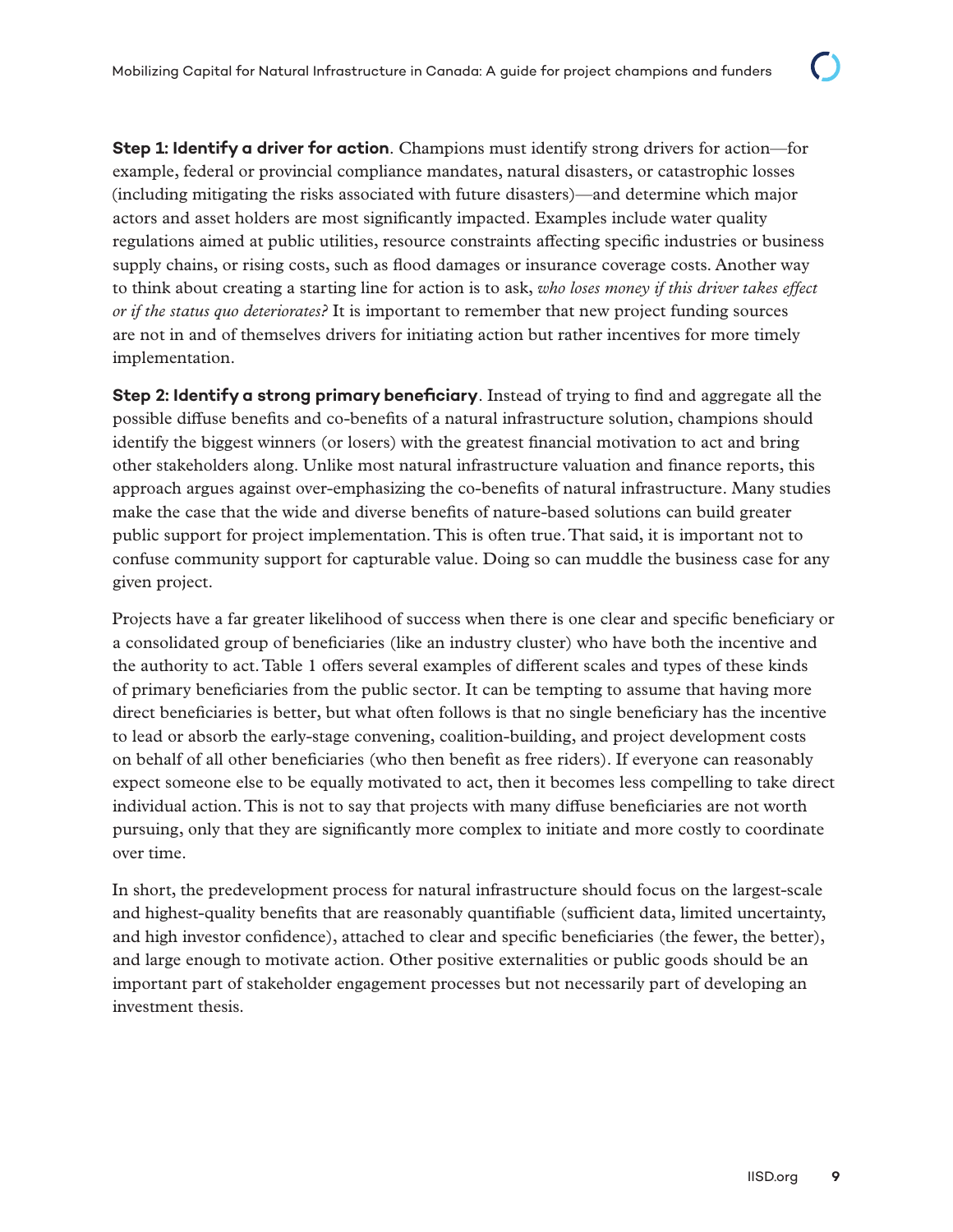<span id="page-14-0"></span>**Step 3: Separate out current value from future value**. As Table 1 shows, the biggest investments in natural infrastructure projects are in response to large, certain, and urgent drivers of change, such as impending regulation or major financial losses.4 Future benefits and policy goals are more frequently motivators for smaller pilot projects or exploratory impact investments. Differentiating between these reactive and proactive motivators can help set expectations for both project designers and potential funders about the appropriate size of any potential project and investment.

### **2.3 Creating a Path to Mobilize Capital**

Once the main drivers and potential beneficiaries of specific natural infrastructure solutions have emerged, the next step is to identify sources of capital for the critical stages of project development. Most infrastructure studies and reports focus on three main phases of major infrastructure projects: project preparation, construction, and operations and maintenance (O&M) (Government of Canada, 2017; Institute for Government, 2018; Organisation for Economic Co-operation and Development, 2015; The New Climate Economy, 2016; U.S. Department of the Treasury, 2015;). Given the additional up-front work required for most natural infrastructure projects, this report breaks it down further into five key "colours of money":

- 1. **Catalyst Funds**: Support to identify and frame infrastructure options that respond to a primary beneficiary or stakeholder(s') need. For natural infrastructure projects where the project proponent is not necessarily the direct implementer, this early-stage capital is especially important.
- 2. **Predevelopment Support**: Resources to develop initial project concepts, design specifications, and feasibility studies.
- 3. **Planning and Design Funds**: Funds for detailed design, engineering, permitting, and public/community engagement activities required prior to construction.
- 4. **Construction Funds**: Funding for implementation and "earth-moving" activities.
- 5. **O&M Resources**: Long-term support for ongoing O&M.

Most public and private project developers need all of the colours of money above in sequence to get to successfully complete a project. However, of the five, construction funds are the most widely available. Without access to the first two colours of money (catalyst and predevelopment) and a clear line of sight from one to the next, natural infrastructure proponents often fall short of designing projects at the level of detail and with a sufficiently compelling business case to reach

<sup>4</sup> Note that climate change is deliberately not called out as a separate driver here because, in some areas of the world, the costs of specific climate impacts are already being felt as near-term financial losses and increasing financial risks, such as disaster recovery costs and rising insurance prices, where in other parts of the world, the current costs are less evident but the future impacts are potentially very large. The urgency to act and the scale of the incentive to act in each of these cases is very different. Table 1 offers examples where climate change is reflected as a priority for projects in both categories of drivers without placing it exclusively in either category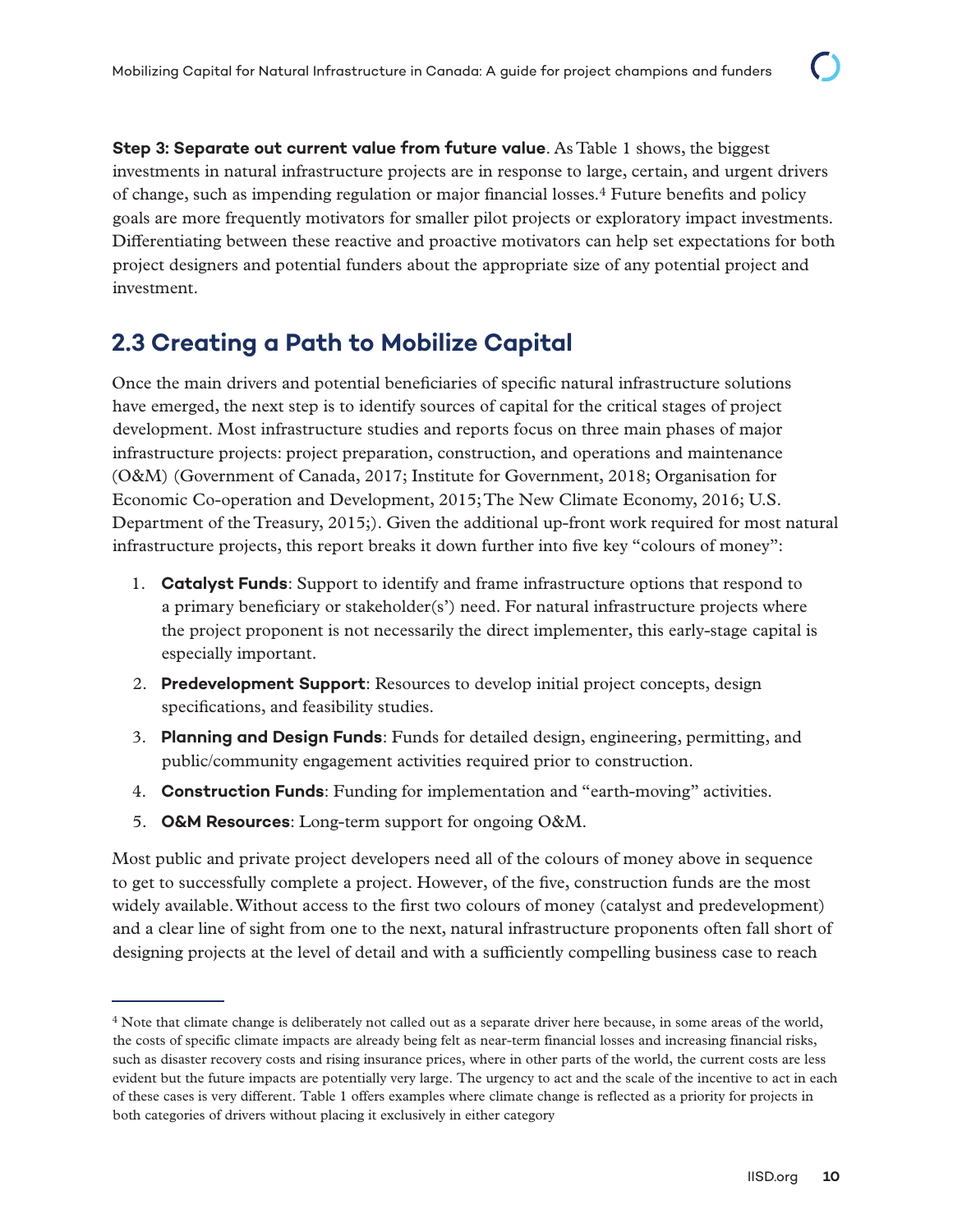the planning and construction stages for which funding is more widely available, such as the Infrastructure Canada and Federation of Canadian Municipalities funding programs described in the introduction.

So what are the options for natural infrastructure project champions and developers? The three most common sources of capital for both conventional and natural infrastructure projects are private financing, public funding and financing, and philanthropic grants. Each of these funding sources typically comes with different requirements. The key motivation for private financing is the ability to repay project capital at a projected interest rate in a set time frame. Public funds, such as federal grants with no repayment required, and public finance, such as low-interest loans, are generally more focused on achieving a public purpose predetermined by a funding agency or authority. Finally, philanthropic grants are typically much smaller sources of project support that are mission- or cause-driven and intended to spark catalytic change in a field or region.

Figure 1 highlights how the main benefits of natural infrastructure projects align with each of these key sources of capital.



#### **Figure 1.** Potential sources of capital for natural infrastructure projects

Accelerating investment in the design, implementation, and scaling up of natural infrastructure systems requires a thoughtful approach to secure the most efficient and accessible forms of capital for each relevant stage of project development. In the case of nature-based solutions, very few projects are associated with direct revenue streams. As a result, projects are most likely to be funded via a combination of early philanthropic catalyst grants and larger, longer-term sources of public funds.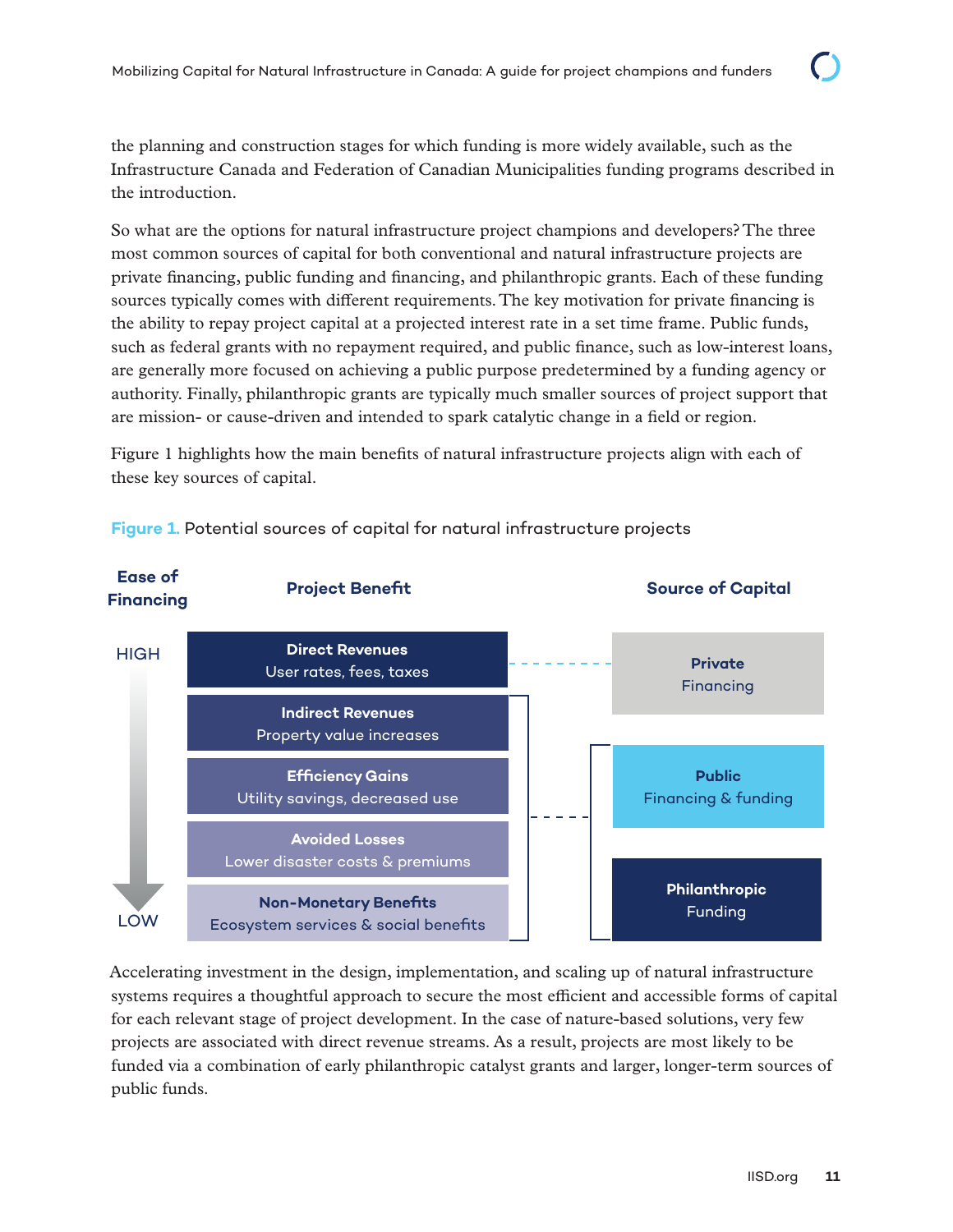As Table 1 shows, most successful large-scale natural infrastructure projects to date have had significant public investment. Innovative finance is rarely the sole or even primary source of project implementation capital. Where private capital does play a role, it is often a small layer in a much larger public funding and financing stack motivated by corporate social responsibility or environment, social, and governance impact investment priorities. Given that natural infrastructure finance is still an emerging field, these types of innovative finance pilots have an important role to play in demonstrating where efficiency or performance benefits can generate a payback and serve as the basis for scaling up future private investment. However, project champions should be realistic about the role these funds can play in their own projects.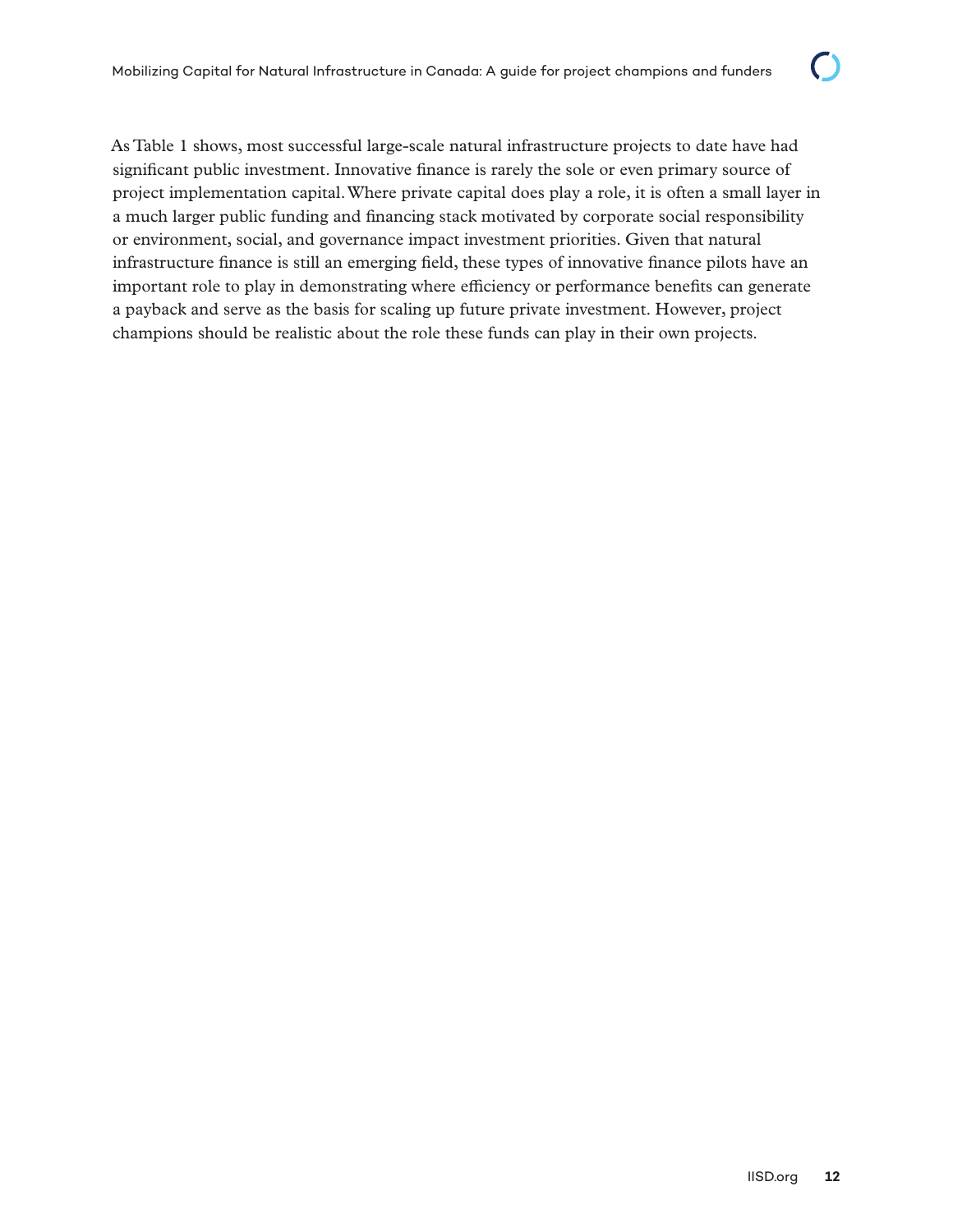## <span id="page-17-0"></span>**3.0 Guidance for Researchers and Project Champions**

Based on the approach to mobilizing capital outlined in the previous sections, a key lesson for natural infrastructure project champions is to focus on the basics and seek the easiest, most direct sources of capital. It can be tempting to pursue the newest or most innovative types of funds, especially when they explicitly target green and natural infrastructure projects. However, these sources of capital are often experimental themselves, or they require significantly more up-front documentation and detail to access and use effectively.

Understanding the expectations and terms associated with different types of project capital (public, private, philanthropic) is far more important than focusing on any specific mechanism. For example, municipal bonds and green bonds both require repayment. Although it may sound like green bonds would make it easier or cheaper to secure funding for natural infrastructure projects, this is rarely the case. Even when there are pricing benefits that let project developers borrow or secure funds at lower costs for later-stage project implementation and construction, more often, the up-front application and documentation requirements for these dedicated funds are more onerous and costly than conventional project grants and loans. Moreover, focusing on narrow late-stage funding opportunities does not make it more likely that a project will make it through the early stages of predevelopment and design.

Instead, natural infrastructure champions both within and outside organizations that directly implement projects are most likely to succeed in developing innovative and pragmatic solutions when they focus on the following basic steps:

**Step 1: Start with a driver**. Do not start with a general ecosystem service or natural infrastructure opportunity. Develop a back-of-the envelope assessment of how one or more of the drivers in Table 1 impact specific beneficiaries who may not already be aware of the natural infrastructure options available to them. Get a sense of the scale (order of magnitude) of the potential benefits available to these specific beneficiaries.

*Case example: The Living Breakwaters project is a USD 60 million nature-based coastal protection project currently under construction in Staten Island, New York (New York State, n.d.). The driver for the project was the catastrophic damage caused by Superstorm Sandy and the availability of federal disaster recovery funds through the Rebuild by Design competition.*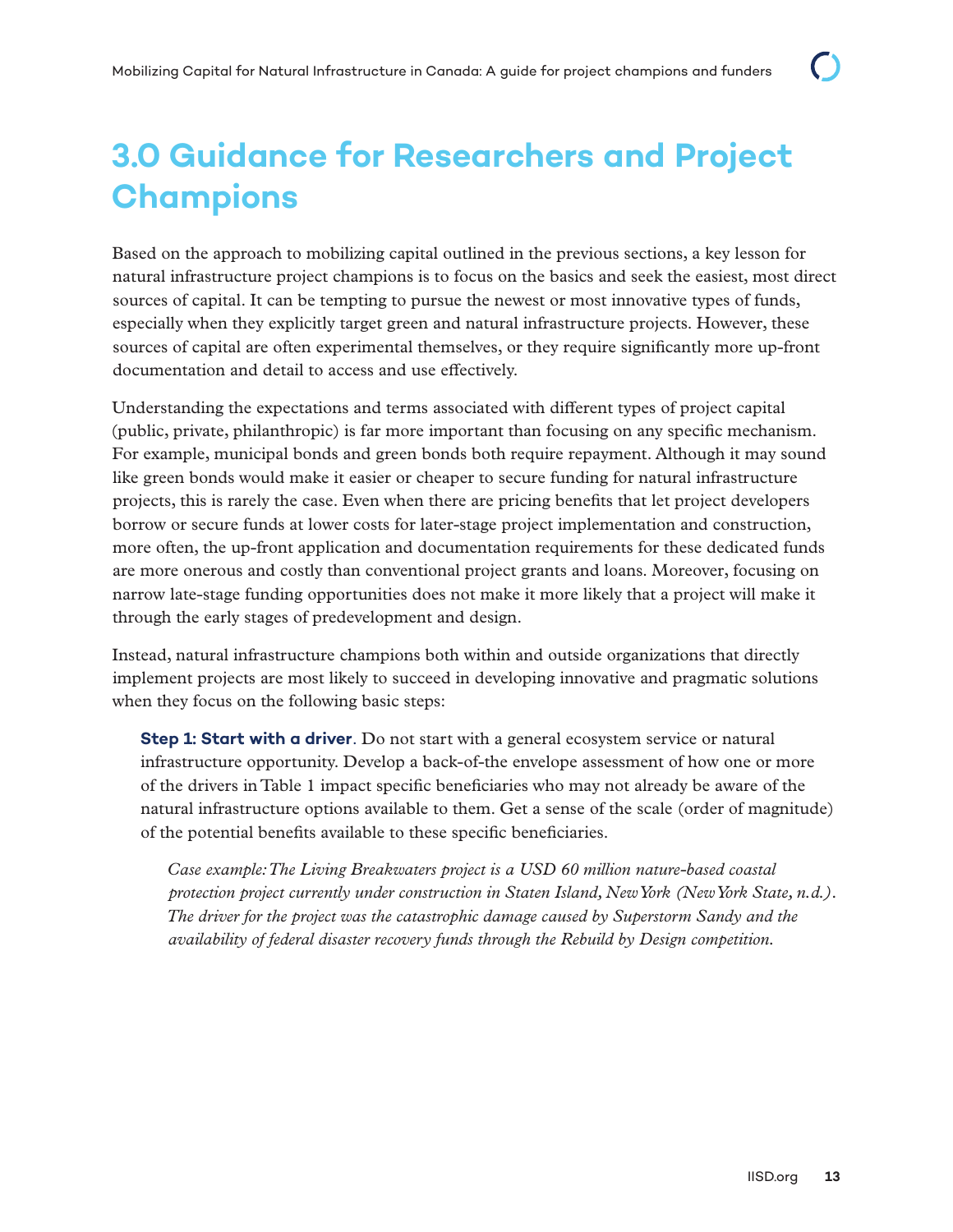**Step 2: Identify a lead beneficiary or project implementer**. Develop a short list of potential beneficiaries from Step 1 who can reap the greatest value from a natural infrastructure alternative. Seek points of contact with clear budgetary and decision authority or influence. Where no single project beneficiary is immediately obvious as the biggest winner (or loser) of a specific driver, consider if there is a consolidated group of beneficiaries such as an industry cluster, homeowners association, or insurance pool—who could act cooperatively or come together around a shared benefit.

*Case example: The Well Farm at Voris Field is a ~USD 2 million integrated community agriculture and green stormwater management pilot (Greenprint Partners, n.d.). The project champion, Greenprint Partners, worked with the City of Peoria to engage the community, develop the project in response to federal environmental mandates to reduce sewer overflows, and secure funding for implementation.* 

**Step 3: Develop a pitch**. Consider how to frame a preliminary analysis to highlight the opportunity and scale of benefits for a potential project lead in a manner that would persuade them to act. This type of preliminary analysis is a prerequisite for both initiating a partnership with an effective implementer and securing funding for more detailed planning and analysis.

*Case example: In 2016, Quantified Ventures introduced the first-ever EIB with Washington, DC's water utility (see Table 1). Leading up to this issuance of the financial product, the firm developed a comprehensive pitch (with philanthropic support) and did extensive outreach and market education on the opportunity (Quantified Ventures, 2018).* 

**Step 4: Establish a partnership**. Recognize that natural infrastructure predevelopment requires skill sets that extend beyond any single organization. Set up collaborative agreements, as needed, with project leaders and stakeholders to pursue the next stage of planning and project predevelopment support.

*Case example: In 2018, Blue Forest Conservation established agreements with the U.S. Forest Service and multiple California state and local partner agencies to launch the Yuba Project, a USD 4 million ecological restoration program across 15,000 acres of national forest (see Table 1) (Blue Forest, n.d.).*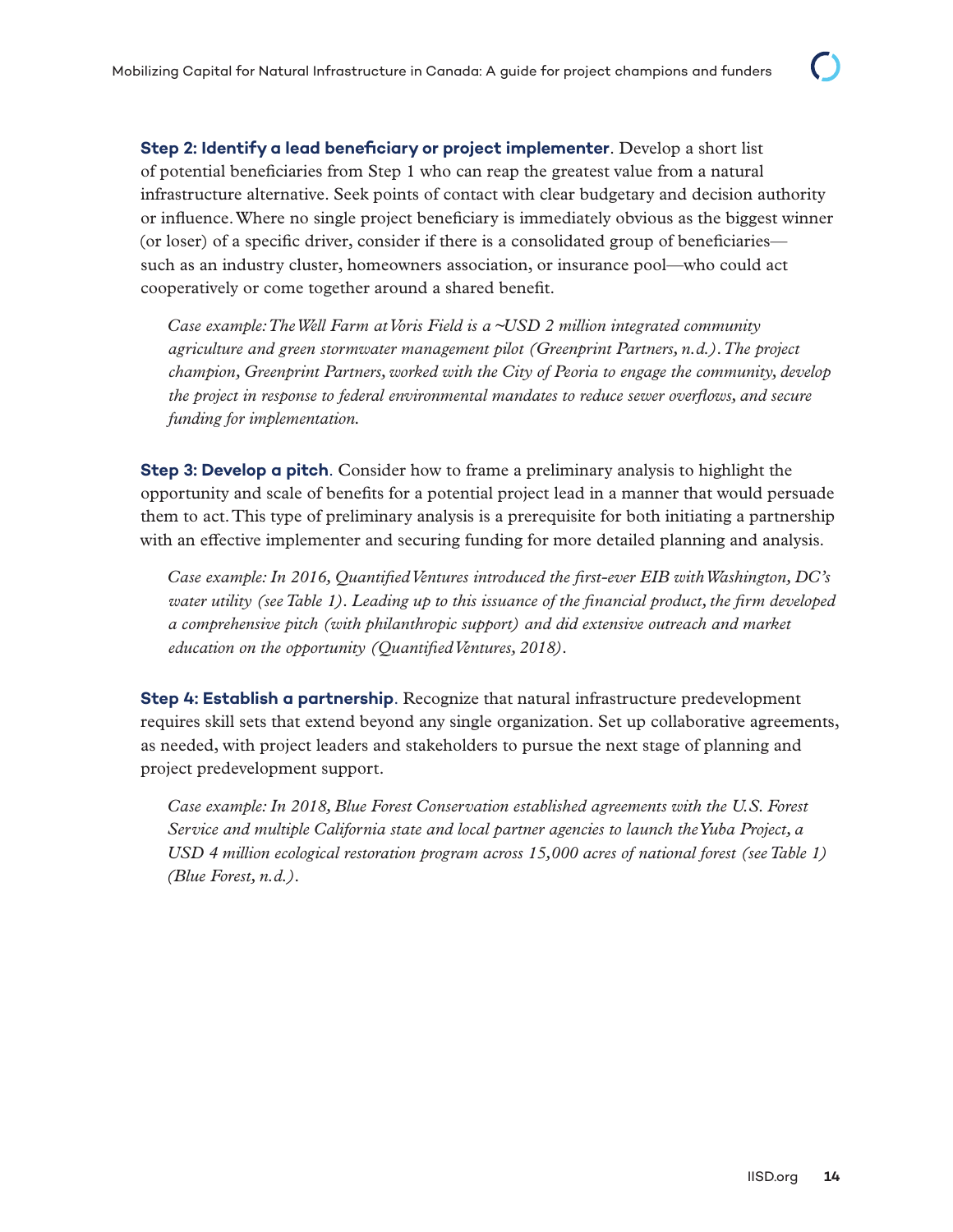**Step 5: Secure catalyst/predevelopment funding**. Create a plan for the next phases of project design and analysis, including making the business case for specific design alternatives. When developing the business case, consider the following strategies for moving from general characterizations of benefits to options for generating revenue and capturing financial value:

- Separate current benefits from future value
- Look for opportunities on recent-year budgets and balance sheets to identify and reduce areas of increasing costs and significant losses

*Case example: Starting in 2013, re:focus partners worked with the City of Hoboken to design financeable green flood mitigation solutions. Using early-stage philanthropic funding to develop a preliminary design, re:focus was able to help the city secure USD 30 million in loan funds for land acquisition and the next phases of project implementation for the [Northwest Resiliency Park](http://nwpark-cityofhoboken.opendata.arcgis.com/pages/design-update) (C2ES Center for Climate and Energy Solutions, n.d.).*

Early-stage project champions should avoid the temptation to focus on funding sources rather than drivers and large beneficiaries (potential project initiators and leaders). It can be tempting to think that available funding should in and of itself be sufficient motivation to pursue new ideas; however, this is rarely the case.

Project developers of both conventional and greener infrastructure solutions know that putting together public funding and financing applications is often onerous—even for the most straightforward projects and fund types. Specialty finance solutions, such as EIBs and certified green bonds, require even more detail and documentation. Starting by seeking the most innovative form of capital is unlikely to produce the scale of resources required for large-scale project implementation. Building strong and implementation-oriented partnerships around specific projects is a far more likely path to success.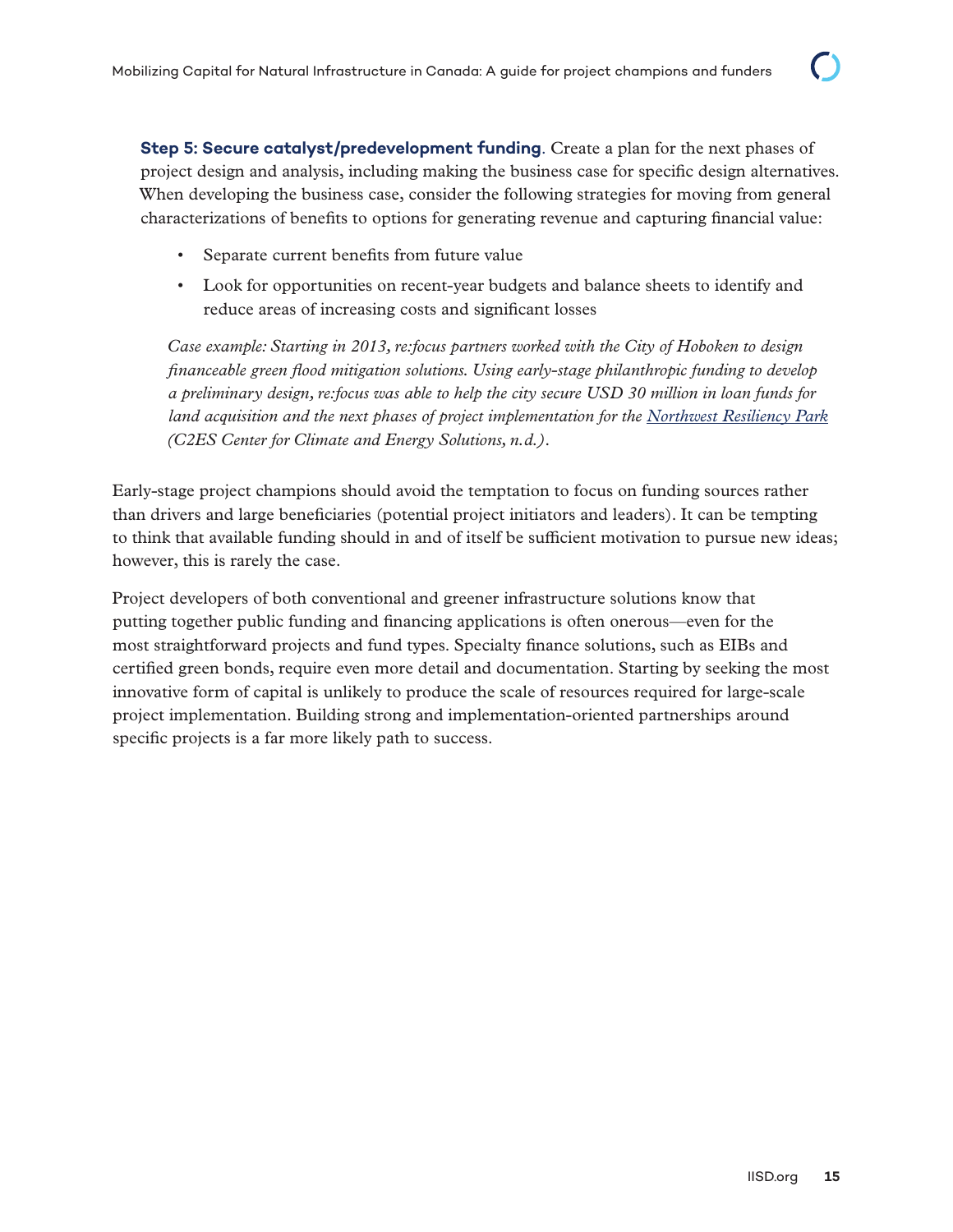## <span id="page-20-0"></span>**4.0 Recommendations for Funders and Green Investors**

Public, private, and philanthropic funders can also play a catalytic role in accelerating the development, implementation, and scale-up of large natural infrastructure projects. The most important thing is for all three types of funders to recognize that simply creating a new fund or source of capital is unlikely to help early-stage project champions address the critical project initiation and predevelopment gaps outlined above. Four main things funders and green investors can do immediately to increase investment in and use of natural infrastructure solutions are:

1. **Fund targeted research to fill data gaps and develop trusted metrics on natural infrastructure performance**. Even grey infrastructure technology innovators struggle to demonstrate the performance benefits of new technologies, such as porous pavement materials or leak detection monitors in water systems. The uncertainties and attribution challenges associated with large ecosystem interventions and their benefits are an even greater barrier to natural infrastructure project design, permitting, and investment.

Demonstrating that a mangrove or reef offers comparable protection to a seawall is a non-trivial data, modelling, and analytical challenge. Funders can help bridge this gap by: (1) supporting pilot projects with monitoring components; (2) adding monitoring and metrics development to ongoing or planned projects that lack sufficient support for longterm evaluation; and (3) funding new data collection, research, and targeted workshops that bring together scientists and financial modellers to create quantitative performance metrics for different categories of projects (e.g., constructed wetlands, detention systems, floodplain management). Together, these types of efforts can lay the groundwork for improved performance-based contracting for natural infrastructure and reduce investment uncertainty for private sector partners and investors over time.

#### 2. **Convene and align key groups of potential natural infrastructure beneficiaries**.

Where project champions have identified valuable natural infrastructure investment opportunities that benefit a large number of diffuse beneficiaries, funders can help convene these stakeholders to develop cooperative solutions that align incentives and to take collective action. For example, funding a roundtable for municipalities and utilities around upstream flood risk reduction solutions for shared downstream risk can open the door to creating a public risk pool or other cooperative agreement. This type of convening support is especially important in rural areas in Canada to overcome the problem of capturing value in areas of low population density and/or highly diffuse ecosystem benefits.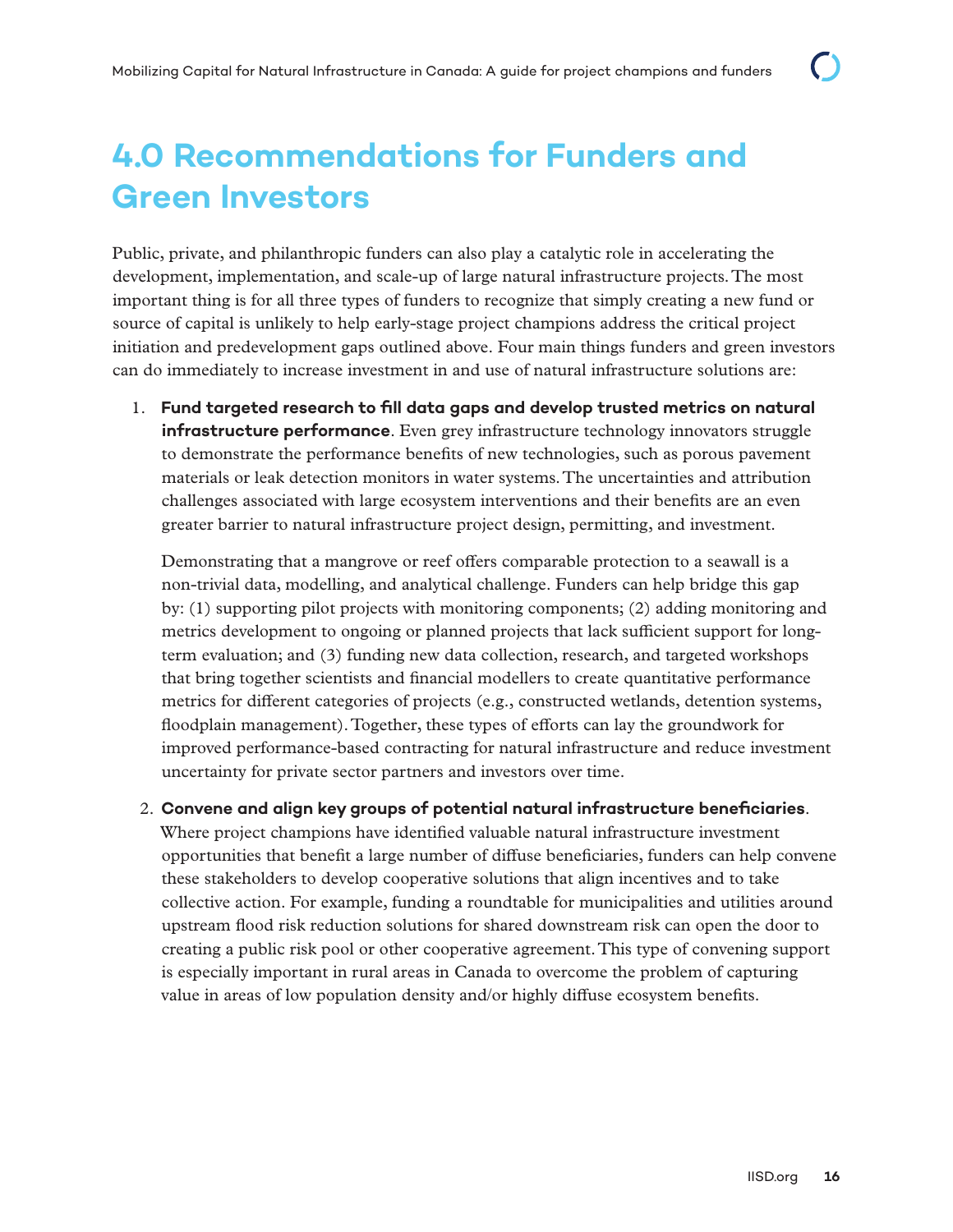3. **Support efforts to achieve scale**. Scaling up natural infrastructure projects is a chicken and egg problem. Most green and natural infrastructure projects completed to date have been smaller than USD 1 million (Green, 2011). In contrast, larger funds with set-asides for green and natural infrastructure projects often have much higher capital and borrowing thresholds for projects. For example, in a report titled *Combatting Canada's Rising Flood Costs: Natural Infrastructure Is an Underutilized Option*, the authors note that,

> In its 2017 budget, Canada announced \$2 billion for a Disaster Mitigation and Adaptation Fund, and stated that natural infrastructure was eligible. Unfortunately, the \$20 million minimum project cost and funding-matching criteria will likely exclude applications for programs that feature natural infrastructure, as they are usually not that expensive to implement. (Moudrak et al., 2018, p. 13)

Funders can play an important role in catalyzing larger-scale natural infrastructure projects by setting up separate and progressive thresholds for natural infrastructure applications and creating processes to help aggregate projects from different applicants or regions to reach investment scale.

4. **Provide dedicated predevelopment support.** Project predevelopment has been an emphasis of this entire report. There are few sources of funding for early-stage natural infrastructure champions to develop the kinds of compelling proposals required to motivate action and investment. Nearly all of the case examples above benefited from some form of early-stage philanthropic support. Foundations with strong program-related investment and impact investing interests should explore options for creating new costrecovery mechanisms for funding these critical early project design, planning, analysis, and stakeholder engagement activities in collaboration with government agencies that provide later-stage project funding.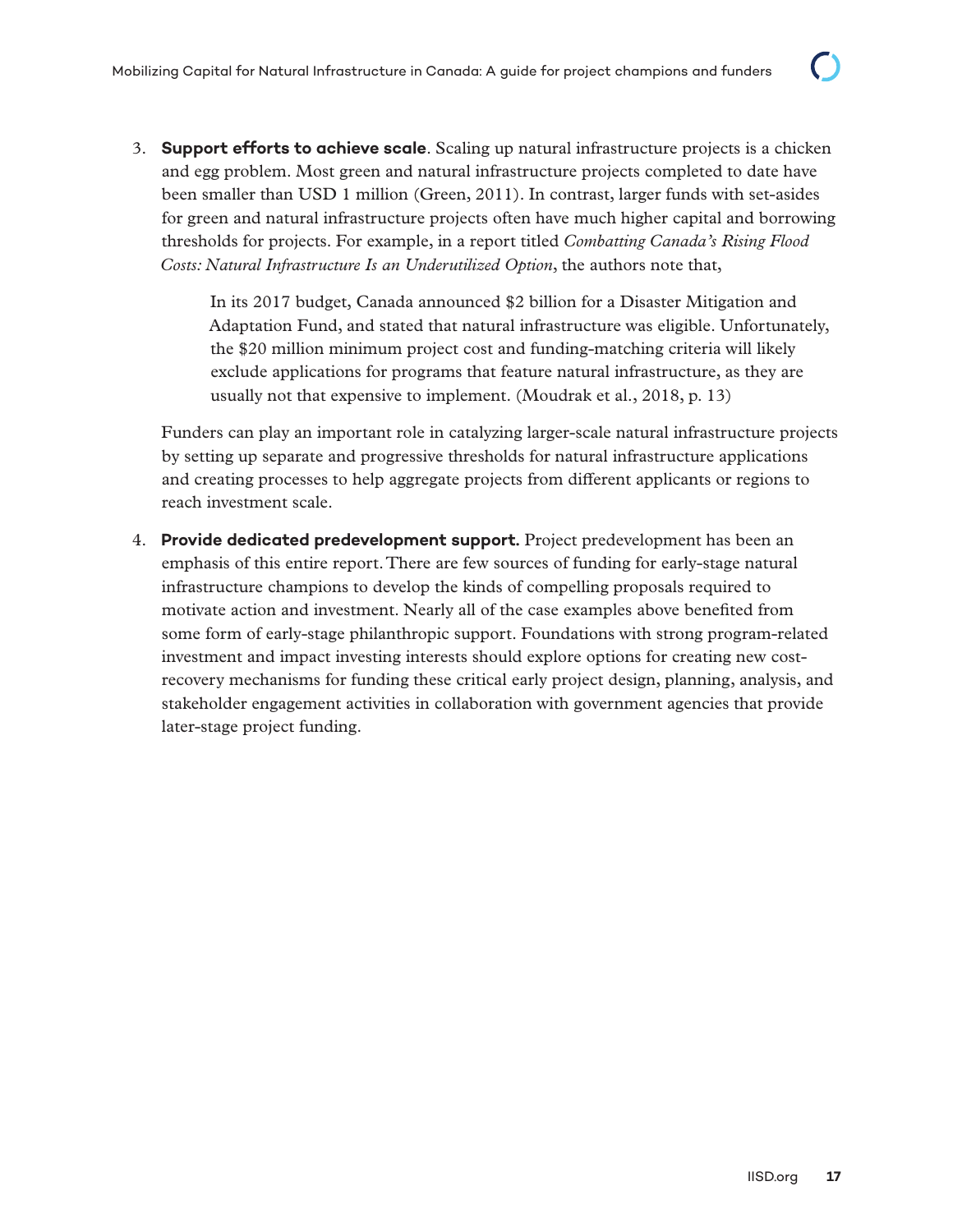## <span id="page-22-0"></span>**5.0 Conclusion**

In recent years, a wide range of government agencies, philanthropies, and impact investors have come together to call for or create new infrastructure funds that prioritize natural infrastructure projects. The value of natural infrastructure is increasingly widely recognized. There is growing community and investor interest in sustainable solutions. Yet the barriers to project finance outlined in this report are real. While the creation of new funds sends an important signal about the interest in supporting and scaling up natural infrastructure investment, these funding vehicles rarely cover the costs of the most essential predevelopment efforts to mobilize project capital.

It is essential for project champions and funders alike to recognize that large-scale natural infrastructure projects are unlikely to emerge on their own. Rather, experts in these solutions will need to be able to approach potential project beneficiaries and implementers with clear ideas and investment pitches and seek incrementally larger resources to develop solutions together at each phase of project design and implementation.

Developing these types of innovative partnerships and pragmatic project designs takes significant up-front time and resources. In the absence of support for these types of predevelopment activities, the solutions that emerge will more often be small and opportunistic rather than transformational landscape-scale investments.

There are growing numbers of examples of urban green infrastructure solutions but far fewer large-scale natural infrastructure projects. As a natural resource-rich nation, Canada has an opportunity to be both a market leader in mobilizing capital for landscape-scale, nature-based infrastructure projects that serve specific industries or sectors—for example, timber/forestry, agriculture, tourism, and mining—and a model for other resource-rich regions of the world seeking win–win solutions to meet sustainable development and conservation goals.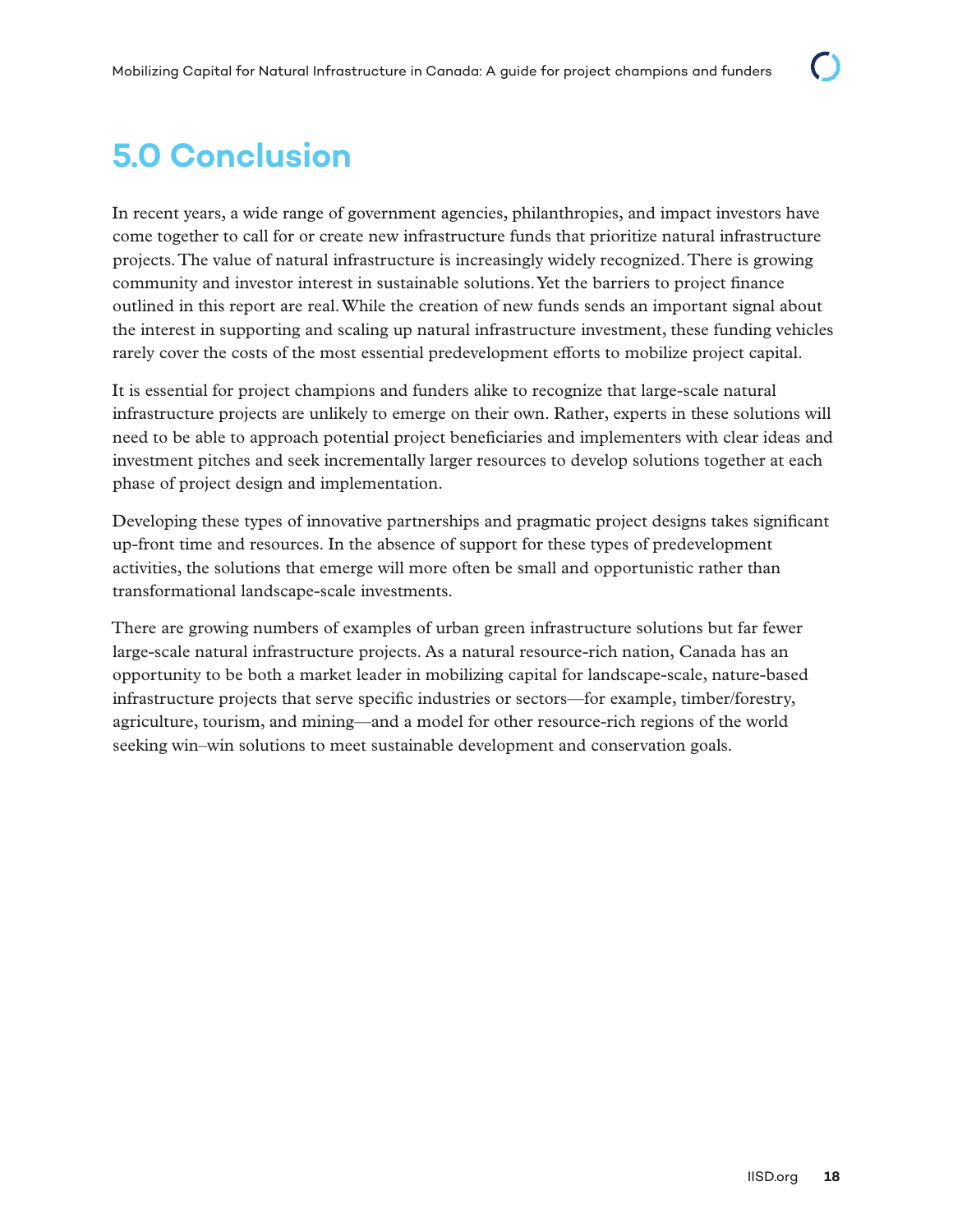## <span id="page-23-0"></span>**References**

American Society of Landscape Architects. (n.d.). *Green infrastructure & stormwater management: Case study*. [https://www.asla.org/uploadedFiles/CMS/Advocacy/Federal\\_Government\\_Affairs/](https://www.asla.org/uploadedFiles/CMS/Advocacy/Federal_Government_Affairs/Stormwater_Case_Studies/Stormwater%20Case%20312%20Pike%20River%20Restoration,%20Racine%20County,%20WI.pdf) [Stormwater\\_Case\\_Studies/Stormwater%20Case%20312%20Pike%20River%20Restoration,%20](https://www.asla.org/uploadedFiles/CMS/Advocacy/Federal_Government_Affairs/Stormwater_Case_Studies/Stormwater%20Case%20312%20Pike%20River%20Restoration,%20Racine%20County,%20WI.pdf) [Racine%20County,%20WI.pdf](https://www.asla.org/uploadedFiles/CMS/Advocacy/Federal_Government_Affairs/Stormwater_Case_Studies/Stormwater%20Case%20312%20Pike%20River%20Restoration,%20Racine%20County,%20WI.pdf)

Bassi, A.M., Pallaske, G., & Stanley, M. (2019). *An application of the Sustainable Asset Valuation (SAVi) methodology to Pelly's Lake and Stephenfield Reservoir, Manitoba, Canada: Assessing the value of nature-based infrastructure*. International Institute for Sustainable Development. [https://www.iisd.](https://www.iisd.org/system/files/publications/savi-pellys-lake-stephenfield-canada-en.pdf) [org/system/files/publications/savi-pellys-lake-stephenfield-canada-en.pdf](https://www.iisd.org/system/files/publications/savi-pellys-lake-stephenfield-canada-en.pdf)

Betts, L. (2017, January 10). *Wetlands reduce nitrates*. [https://www.cleanwateriowa.org/news](https://www.cleanwateriowa.org/news-latest/2017/1/24/wetlands-reduce-nitrates)[latest/2017/1/24/wetlands-reduce-nitrates](https://www.cleanwateriowa.org/news-latest/2017/1/24/wetlands-reduce-nitrates)

Blue Forest. (n.d.). *The Yuba Project*.<https://www.blueforest.org/the-yuba-project>

C2ES Center for Climate and Energy Solutions. (n.d.). *Turning disaster into an opportunity for flood resilience*.<https://www.c2es.org/content/turning-disaster-into-an-opportunity-for-flood-resilience/>

City Parks Alliance. (n.d.). *Green city, clean waters: Philadelphia's green stormwater infrastructure solution*.<https://cityparksalliance.org/resource/green-city-clean-waters-philadelphia-stormwater/>

The Clean Water Partnership. (n.d.). *About the project.* [https://thecleanwaterpartnership.com/](https://thecleanwaterpartnership.com/about-the-project/) [about-the-project/](https://thecleanwaterpartnership.com/about-the-project/)

Colgan, C. S., Beck, M. W., & Narayan, S. (2017). *Financing natural infrastructure for coastal flood damage reduction*. Lloyd's Tercentenary Research Foundation. [https://conservationgateway.org/](https://conservationgateway.org/ConservationPractices/Marine/crr/library/Documents/FinancingNaturalInfrastructureReport.pdf) [ConservationPractices/Marine/crr/library/Documents/FinancingNaturalInfrastructureReport.pdf](https://conservationgateway.org/ConservationPractices/Marine/crr/library/Documents/FinancingNaturalInfrastructureReport.pdf)

Goldman Sachs. (2016). *Fact sheet: DC Water Environmental Impact Bond*. [https://www.](https://www.goldmansachs.com/media-relations/press-releases/current/dc-water-environmental-impact-bond-fact-sheet.pdf) [goldmansachs.com/media-relations/press-releases/current/dc-water-environmental-impact-bond](https://www.goldmansachs.com/media-relations/press-releases/current/dc-water-environmental-impact-bond-fact-sheet.pdf)[fact-sheet.pdf](https://www.goldmansachs.com/media-relations/press-releases/current/dc-water-environmental-impact-bond-fact-sheet.pdf)

Government of Canada. (2017, March 9). *Lifecycle of a First Nation community infrastructure project*. <https://www.sac-isc.gc.ca/eng/1476799826052/1533645622700#sec2>

Green, J. (2011, September 26). *ASLA releases more than 475 green infrastructure case studies*. The Dirt. [https://dirt.asla.org/2011/09/26/asla-releases-more-than-475-stormwater-management-case](https://dirt.asla.org/2011/09/26/asla-releases-more-than-475-stormwater-management-case-studies/)[studies/](https://dirt.asla.org/2011/09/26/asla-releases-more-than-475-stormwater-management-case-studies/)

Greenprint Partners. (n.d.). *The Well Farm at Voris Field: Peoria, Illinois*. [https://www.](https://www.greenprintpartners.com/peoria-il) [greenprintpartners.com/peoria-il](https://www.greenprintpartners.com/peoria-il)

Institute for Government. (2018, November 22). *Financing infrastructure*. [https://www.](https://www.instituteforgovernment.org.uk/printpdf/5322) [instituteforgovernment.org.uk/printpdf/5322](https://www.instituteforgovernment.org.uk/printpdf/5322)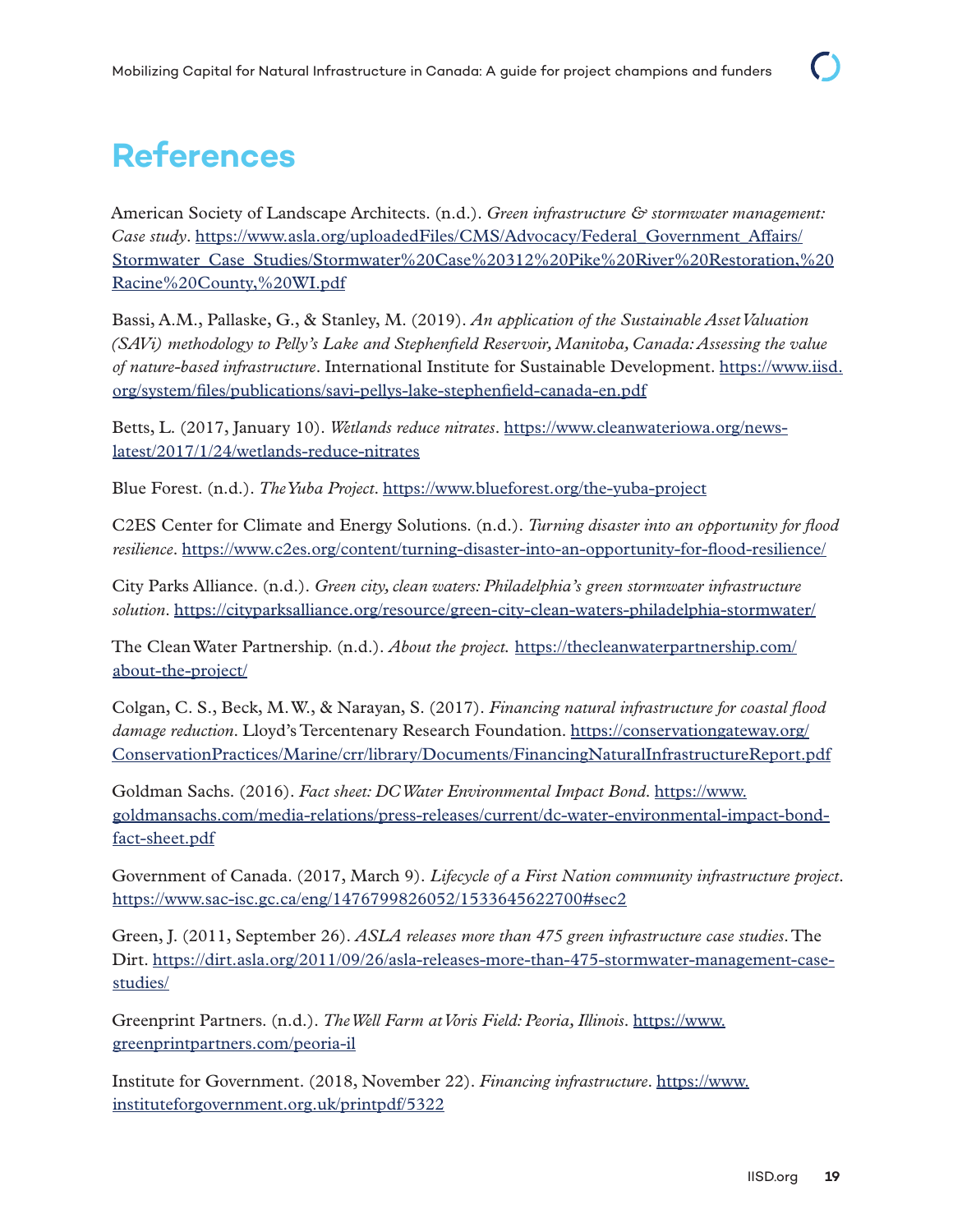International Institute for Sustainable Development. (2020). *Natural infrastructure in Manitoba: Making the financial case*. [https://www.iisd.org/publications/application-sustainable-asset-valuation](https://www.iisd.org/publications/application-sustainable-asset-valuation-savi-methodology-pellys-lake-and-stephenfield)[savi-methodology-pellys-lake-and-stephenfield](https://www.iisd.org/publications/application-sustainable-asset-valuation-savi-methodology-pellys-lake-and-stephenfield)

Moudrak, N., Feltmate, B., Venema, H., & Osman, H. (2018, September). *Combatting Canada's rising flood costs: Natural infrastructure is an underutilized option*. Prepared for Insurance Bureau of Canada. Intact Centre on Climate Adaptation, University of Waterloo. [http://assets.ibc.ca/](http://assets.ibc.ca/Documents/Resources/IBC-Natural-Infrastructure-Report-2018.pdf) [Documents/Resources/IBC-Natural-Infrastructure-Report-2018.pdf](http://assets.ibc.ca/Documents/Resources/IBC-Natural-Infrastructure-Report-2018.pdf)

The Nature Conservancy. (n.d.). *Water Funds Toolbox: New York City, USA*. [https://](https://waterfundstoolbox.org/new-york-city) [waterfundstoolbox.org/new-york-city](https://waterfundstoolbox.org/new-york-city)

The New Climate Economy. (2016, October). *The sustainable infrastructure imperative: Financing for better growth and development*. [https://newclimateeconomy.report/2016/a-roadmap-for](https://newclimateeconomy.report/2016/a-roadmap-for-financing-sustainable-infrastructure/#)[financing-sustainable-infrastructure/#](https://newclimateeconomy.report/2016/a-roadmap-for-financing-sustainable-infrastructure/#)

New York City Department of Environmental Protection. (2013). *New York City to receive Source Water Protection Award from American Water Works Association*. [https://www1.nyc.gov/html/dep/html/](https://www1.nyc.gov/html/dep/html/press_releases/13-027pr.shtml#.X23uzpNKgxd) [press\\_releases/13-027pr.shtml#.X23uzpNKgxd](https://www1.nyc.gov/html/dep/html/press_releases/13-027pr.shtml#.X23uzpNKgxd)

New York State. (n.d.). *Learn more about the Living Breakwaters Project*. Governor's Office Of Storm Recovery (GOSR). [https://stormrecovery.ny.gov/learn-more-about-living-breakwaters](https://stormrecovery.ny.gov/learn-more-about-living-breakwaters-project)[project](https://stormrecovery.ny.gov/learn-more-about-living-breakwaters-project)

Organisation for Economic Co-operation and Development. (2015). *Infrastructure financing instruments and incentives*. [http://www.oecd.org/finance/private-pensions/Infrastructure-Financing-](http://www.oecd.org/finance/private-pensions/Infrastructure-Financing-Instruments-and-Incentives.pdf)[Instruments-and-Incentives.pdf](http://www.oecd.org/finance/private-pensions/Infrastructure-Financing-Instruments-and-Incentives.pdf)

Quantified Ventures. (2018, October 31). *Sharing risk, rewarding outcomes: The environmental impact bond*.<https://www.quantifiedventures.com/blog/what-is-an-environmental-impact-bond>

Roy, D. (2018, August 27). *The multiple benefits of natural infrastructure*. [https://www.iisd.org/](https://www.iisd.org/articles/multiple-benefits-natural-infrastructure) [articles/multiple-benefits-natural-infrastructure](https://www.iisd.org/articles/multiple-benefits-natural-infrastructure)

Shenker, M. (2017, August 23). *Don mouth naturalization becomes a reality*. [http://blog.](http://blog.waterfrontoronto.ca/nbe/portal/wt/home/blog-home/posts/don-mouth-naturalization-becomes-a-reality) [waterfrontoronto.ca/nbe/portal/wt/home/blog-home/posts/don-mouth-naturalization-becomes-a](http://blog.waterfrontoronto.ca/nbe/portal/wt/home/blog-home/posts/don-mouth-naturalization-becomes-a-reality)[reality](http://blog.waterfrontoronto.ca/nbe/portal/wt/home/blog-home/posts/don-mouth-naturalization-becomes-a-reality)

TD Economics & The Nature Conservancy of Canada. (2017). *Putting a value on the ecosystem services provided by forests in Canada: Case studies on natural capital and conservation*. [https://www.](https://www.natureconservancy.ca/assets/documents/nat/Natural-Capital_2017_draft.pdf) [natureconservancy.ca/assets/documents/nat/Natural-Capital\\_2017\\_draft.pdf](https://www.natureconservancy.ca/assets/documents/nat/Natural-Capital_2017_draft.pdf)

U.S. Department of Agriculture. (2011, February). *Fact sheet: United States Department of Agriculture Farm Service Agency: Conservation Reserve Enhancement Program (CREP) Iowa State*. [https://www.fsa.usda.gov/Assets/USDA-FSA-Public/usdafiles/Conservation/PDF/crepiafactsheet.](https://www.fsa.usda.gov/Assets/USDA-FSA-Public/usdafiles/Conservation/PDF/crepiafactsheet.pdf) [pdf](https://www.fsa.usda.gov/Assets/USDA-FSA-Public/usdafiles/Conservation/PDF/crepiafactsheet.pdf)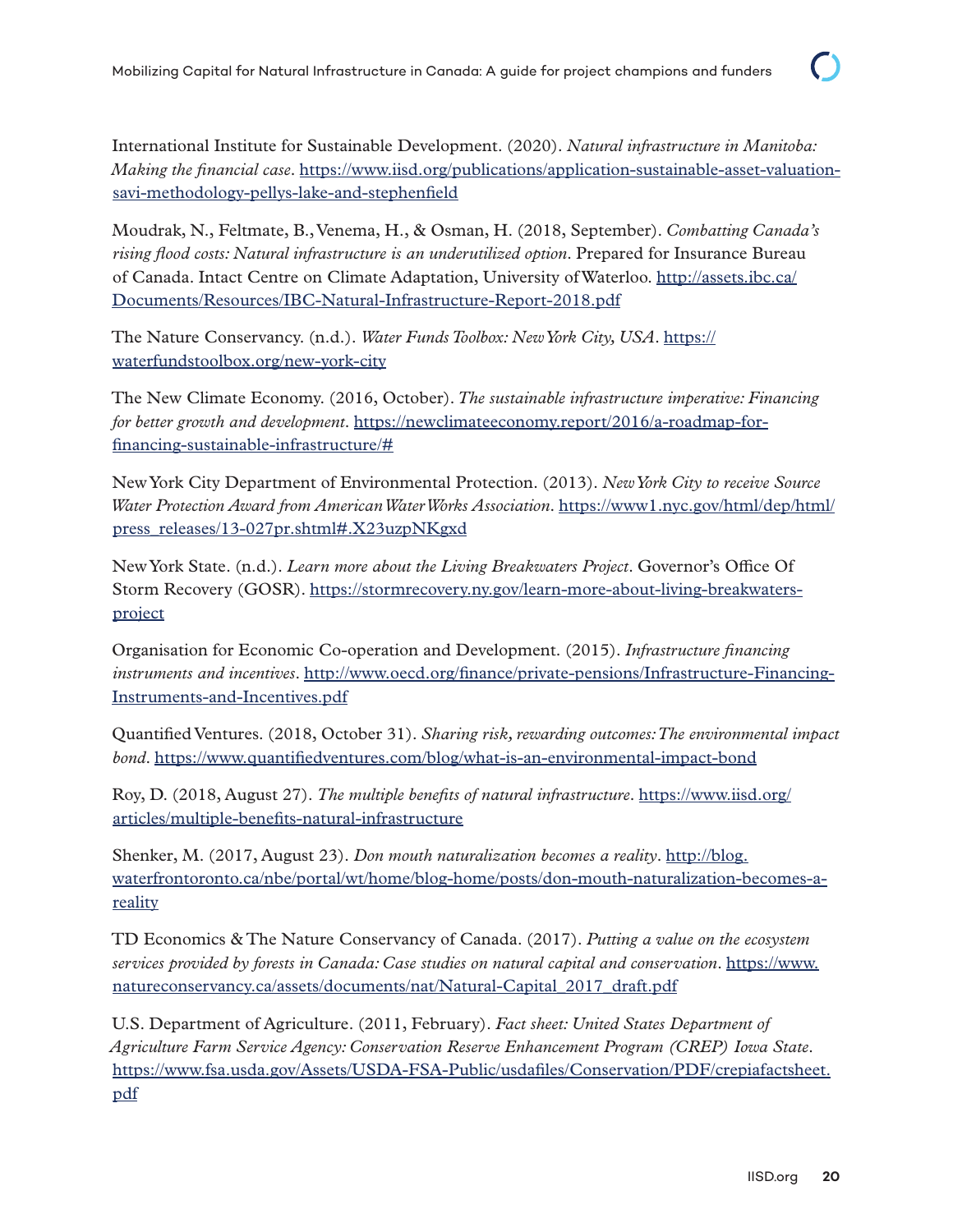U.S. Department of the Treasury. (2015, January 15). *Recommendations of the Build America Investment Initiative Interagency Working Group*. [https://www.treasury.gov/resource-center/](https://www.treasury.gov/resource-center/economic-policy/Documents/Build%20America%20Recommendation%20Report%201-15-15%20FOR%20PUBLICATION.pdf) [economic-policy/Documents/Build%20America%20Recommendation%20Report%201-15-](https://www.treasury.gov/resource-center/economic-policy/Documents/Build%20America%20Recommendation%20Report%201-15-15%20FOR%20PUBLICATION.pdf) [15%20FOR%20PUBLICATION.pdf](https://www.treasury.gov/resource-center/economic-policy/Documents/Build%20America%20Recommendation%20Report%201-15-15%20FOR%20PUBLICATION.pdf)

U.S. Federal Emergency Management Agency. (2020). *Building community resilience with naturebased solutions: A guide for local communities*. [https://www.fema.gov/sites/default/files/2020-08/fema\\_](https://www.fema.gov/sites/default/files/2020-08/fema_riskmap_nature-based-solutions-guide_2020.pdf) [riskmap\\_nature-based-solutions-guide\\_2020.pdf](https://www.fema.gov/sites/default/files/2020-08/fema_riskmap_nature-based-solutions-guide_2020.pdf)

Woetzel, J., Garemo, N., Mischke, J., Hjerpe, M., & Palter, R. (2016). *Bridging global infrastructure gaps*. McKinsey Global Institute. [https://www.mckinsey.com/~/media/McKinsey/Industries/](https://www.mckinsey.com/~/media/McKinsey/Industries/Capital%20Projects%20and%20Infrastructure/Our%20Insights/Bridging%20global%20infrastructure%20gaps/Bridging-Global-Infrastructure-Gaps-Full-report-June-2016.pdf) [Capital%20Projects%20and%20Infrastructure/Our%20Insights/Bridging%20global%20](https://www.mckinsey.com/~/media/McKinsey/Industries/Capital%20Projects%20and%20Infrastructure/Our%20Insights/Bridging%20global%20infrastructure%20gaps/Bridging-Global-Infrastructure-Gaps-Full-report-June-2016.pdf) [infrastructure%20gaps/Bridging-Global-Infrastructure-Gaps-Full-report-June-2016.pdf](https://www.mckinsey.com/~/media/McKinsey/Industries/Capital%20Projects%20and%20Infrastructure/Our%20Insights/Bridging%20global%20infrastructure%20gaps/Bridging-Global-Infrastructure-Gaps-Full-report-June-2016.pdf)

World Resources Institute. (2018, November 1). *Release: Forest resilience bond to help fund \$4.6 million restoration project to mitigate wildfire risk in Tahoe National Forest*. [https://www.wri.org/](https://www.wri.org/news/2018/11/release-forest-resilience-bond-help-fund-46-million-restoration-project-mitigate) [news/2018/11/release-forest-resilience-bond-help-fund-46-million-restoration-project-mitigate](https://www.wri.org/news/2018/11/release-forest-resilience-bond-help-fund-46-million-restoration-project-mitigate)